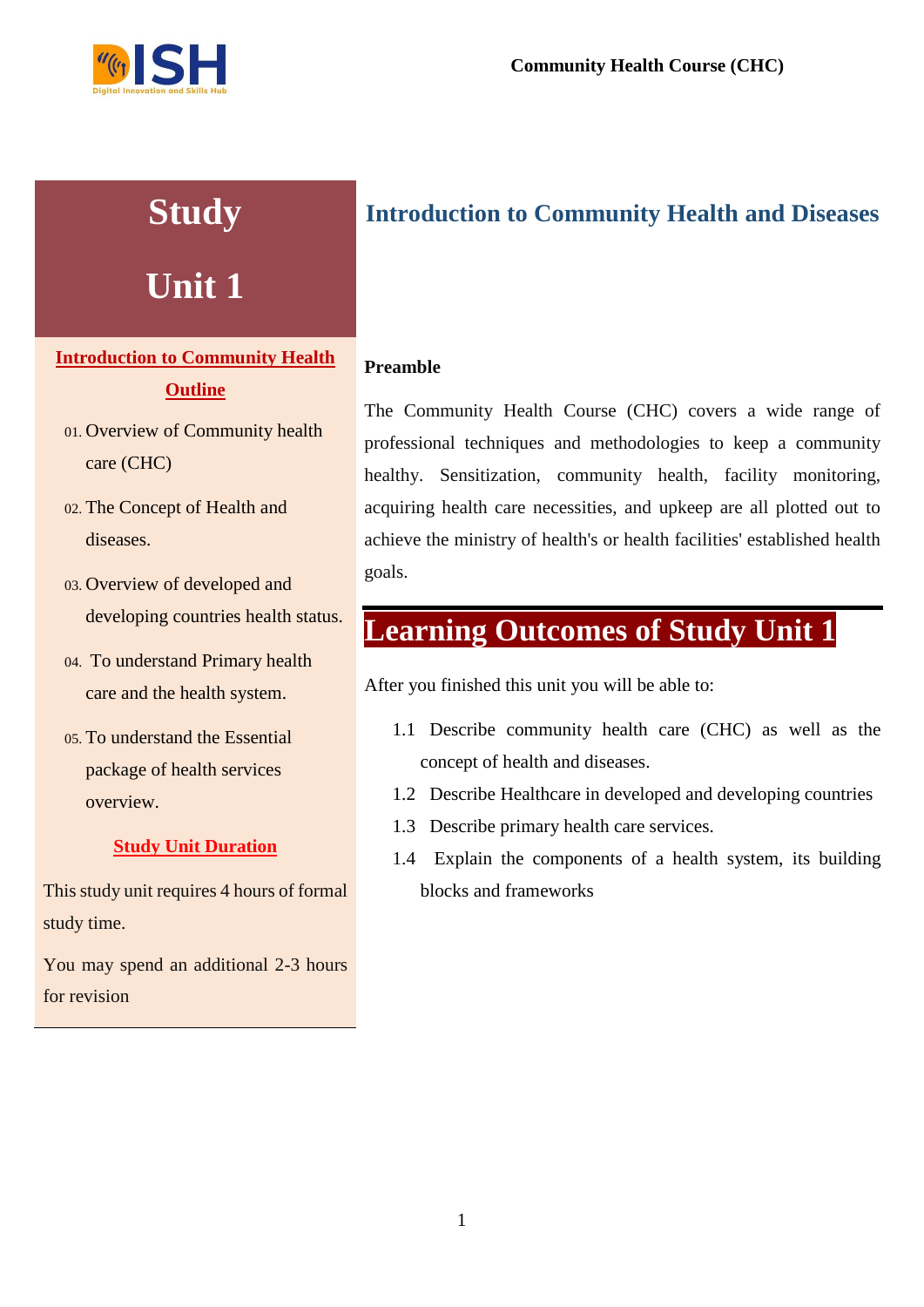

## **Terminologies Used in CHC and meanings**

| <b>WHO</b>  | World health organization.           |
|-------------|--------------------------------------|
| <b>ANC</b>  | Antenatal care.                      |
| EPI         | An expanded program of immunization. |
| <b>PHC</b>  | Primary health care.                 |
| <b>SDGs</b> | Sustainable development goals.       |
| <b>UC</b>   | Universal coverage.                  |
| GNI)        | (per capita)                         |
| (HAI)       | Human Assets Index                   |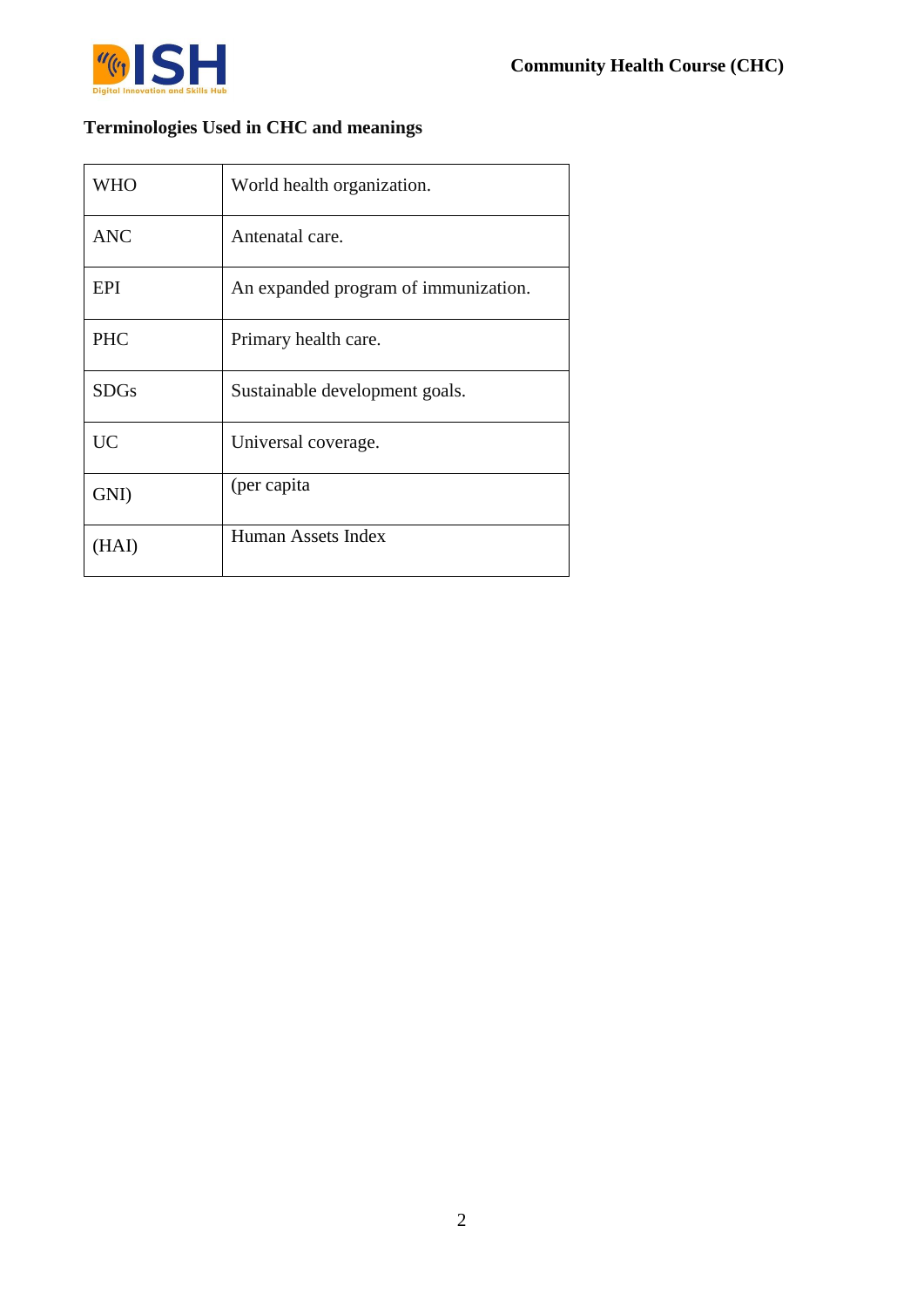

## **1.1 Overview of Community Health Course (CHC)**

The importance of a community health course cannot be overstated, individuals, families, organizations and the society benefit from it. As lifestyle changes continue to play a crucial impact on morbidity and mortality, community participation and involvement receive increased focus before the emergence of illnesses. To stay current with these societal demands, qualified community health workers must comprehend community health ideas and models, significance of health promotion and illness prevention and health care planning for the benefit of the community **(Jimes lind institute,** 

## **2017)**

#### **Introduction**

Most developing countries' health care systems are still in crisis. Despite decades of improvement, a considerable segment of the population in those countries lacks access to appropriate health care. In poor nations, infant mortality is still 10 times larger than in high-income ones. A British child will live 20 years longer than a Somali, Ethiopian, or Sudanese child.

The high frequency of disease contributes to low quality of life, and the economic ramifications are significant. Poor health adds directly and indirectly to many low-income developing countries' budgetary burden. (Jimes lind institute, 2017)

In spite of the fact that Africa covers 25 percent of the planet's surface area, 70 percent of the world's poorest nations are found in Sub-Saharan Africa. The continent of Africa contributes for just 1% of global commerce and 0.4 % of industrial exports, despite its population of about 12 %. Over 75% of Sub-Saharan Africans are living below the international poverty line of \$2 per day. (Jimes lind institute, 2017)

Poor socio-economic development has been related to adverse health outcomes. Therefore it is not surprising that these factors negatively affect health. People in underdeveloped countries may expect to live an average of 40 years, with Botswana, Lesotho, and Swaziland having the shortest lifespans (compare this with a life expectancy of 82 in Japan and 80 in Switzerland). Globally, there is a wide disparity in access to healthcare. Global health concerns are exacerbated by aging populations, chronic health conditions, and a lack of preventative measures. (Jimes lind institute, 2017)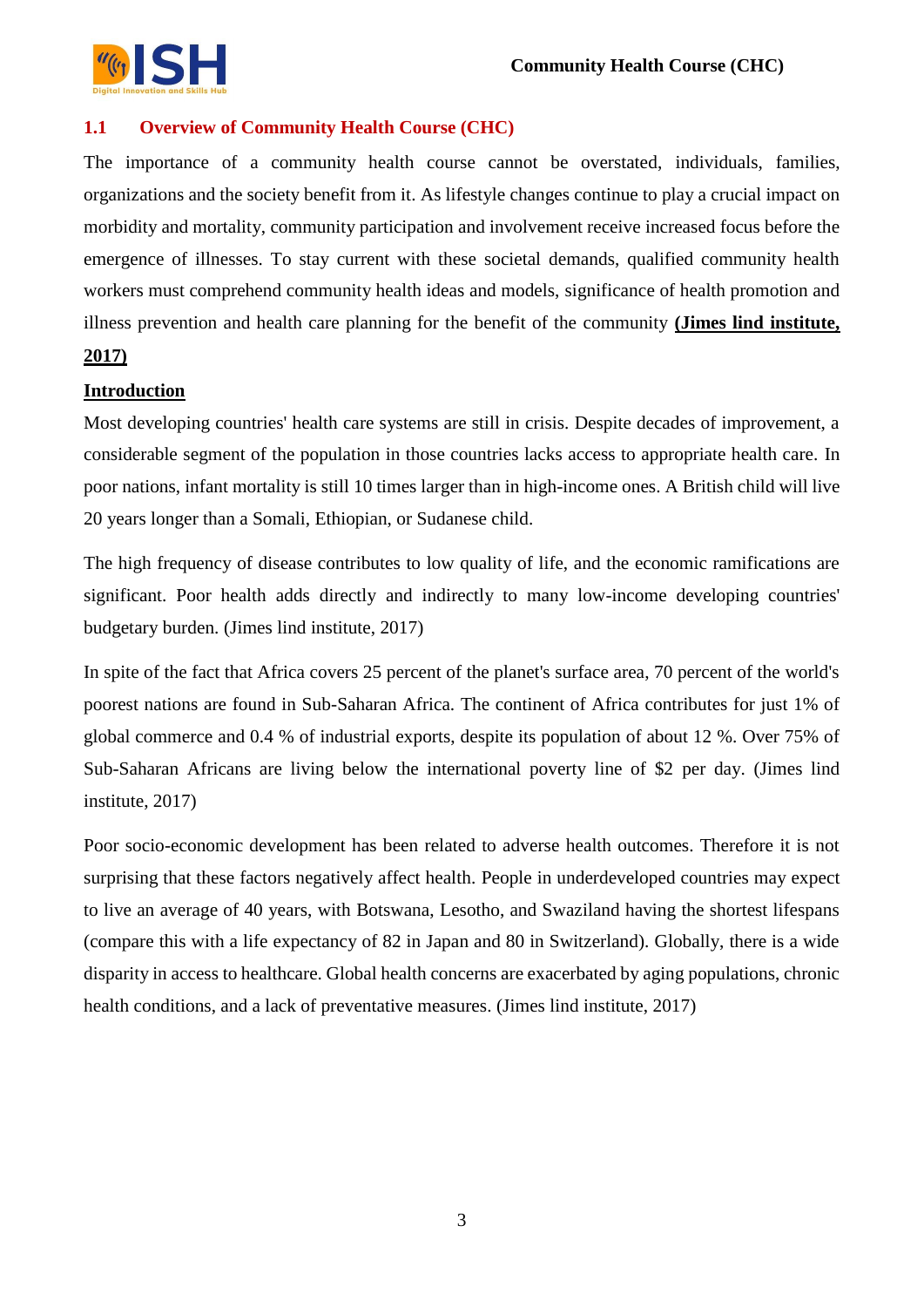

## **1.1.1 Concept of Health and Diseases.**

#### **Definition of Health**

**WHO definition:** " Health is a status of complete physical, mental, and social well-being, not just the absence of disease or impairment and the capability to engage in constructive social and economic" (WHO, 1948)

#### **1.1.2 Operational Definition of Health:**

A human organism's condition or quality shows the organism's ability to function appropriately in specific settings, whether hereditary or environmental." Thus, health is defined as (a) the absence of visible signs of sickness and the person's ability to function regularly (b) the proper functioning of several body parts about one another (Equilibrium or Homeostasis). Health is a fundamental human right. The most important global social aim is to have the best possible health (Rai, 2018). There are different concepts of health with regards to the total wellbeing of a human being. These changing concepts are biomedical, ecological, psychological and concept of the whole.

- I. Biomedical concept is when the body is free of diseases.
- II. Ecological concepts implies when there are no form of pain and suffering in the body, and how the human body adapts itself to the environment.
- III. Psychosocial concept of health considers the wellbeing of the body in relation to social, spiritual, mental and emotions.
- IV. The concept of the whole is when the body works in agreement with all areas of your personal life. It can be related to industry. (Rai, 2018)

#### **I. 1.1.4 Dimensions and Determinants of Health**

It's hard to define health, but it's much easy to comprehend. To many of us, it may imply the absence of disease or disability and a healthy body and mind and normal bodily function.

#### **Physical Health**

Weight, height and circumference appropriate for one's age and gender; correct vision, hearing, locomotion and mobility; an average pulse rate; blood pressure; respiration rate; chest circumference; head circumference; and waist-hip ratio;. (Rai, 2018)

#### **Mental Health**

The WHO's definition of health stresses aspects of mental health: An individual's mental well-being may be described as "a state of well-being in which he or she recognizes his or her own talents, can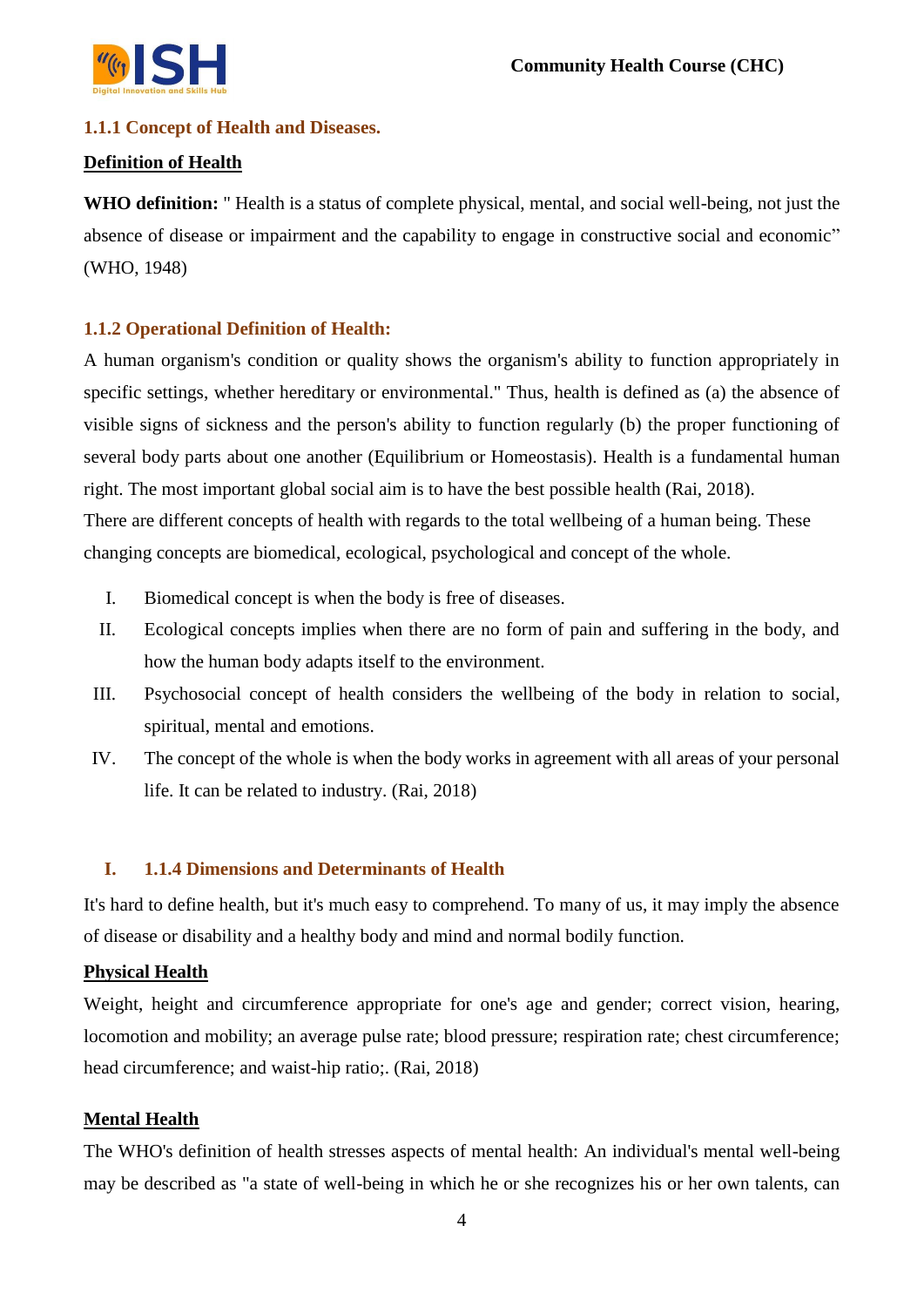

cope with the normal stresses of life, can perform well in the workplace, and can make a positive contribution to his or her neighborhood."." (Rai, 2018)

## **Social Well-Being**

It is health's third aspect. It refers to a person's ability to adjust to others in his socialization, at family, at work, and with strangers. Males connect with males, interrelate and rely on one another and play an influential part in the aftermath of a situation. (Rai, 2018)



**Figure 1.1:** (Jimes lind institute, 2017)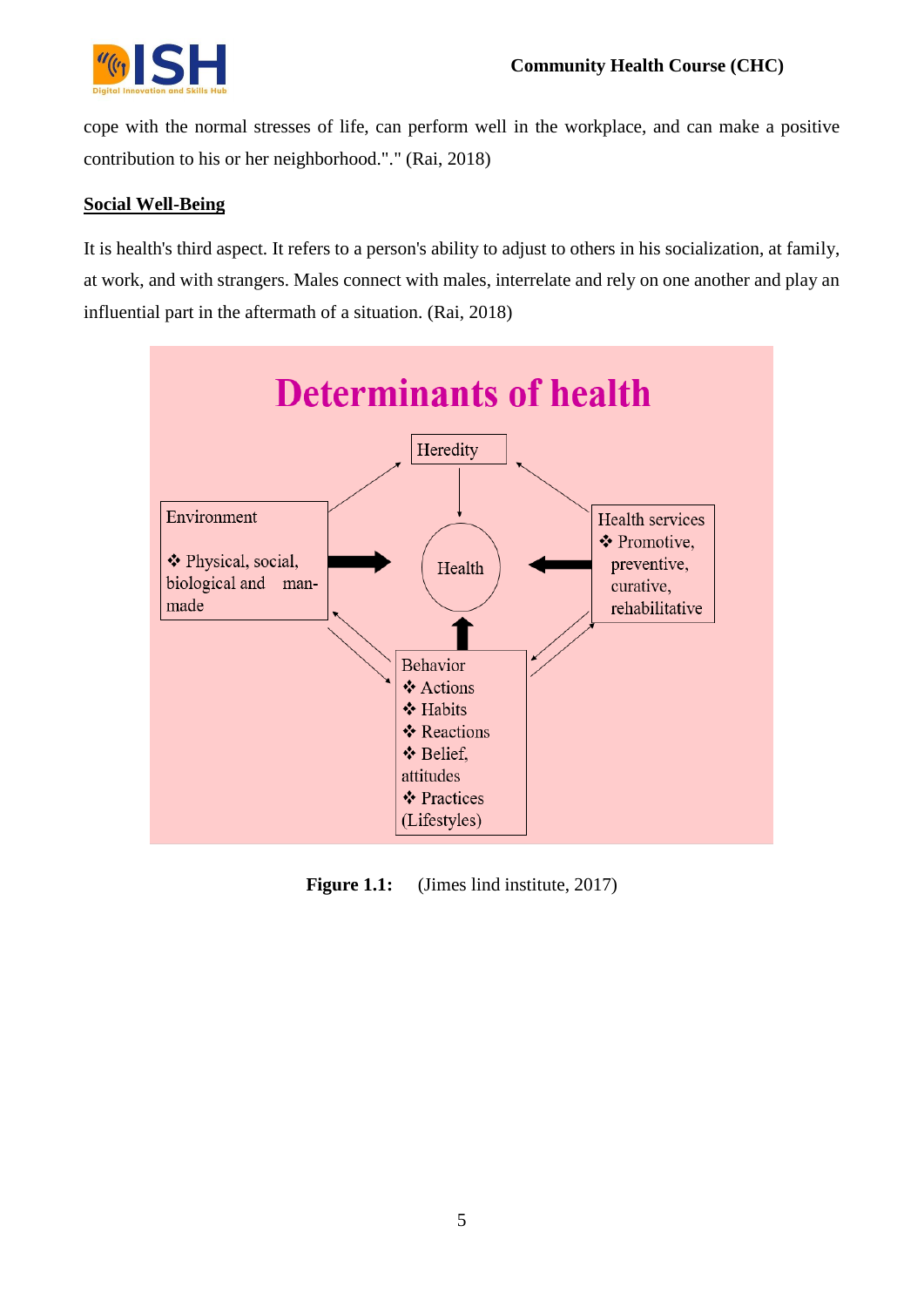



**Figure 1.2:** (Jimes lind institute, 2017)

## **Spiritual Health**

- i) The WHO's definition of health stresses aspects of mental health: An person's psychological well-being may be described as "a state of well-being in which he or she recognizes his or her own talents, can cope with the normal stresses of life, can perform well in the workplace, and can make a positive contribution to his or her neighborhood."
- ii) I a trait that demonstrates honesty and a strong moral compass
- iii) Ethical Guidelines
- iv) Life has a purpose.
- v) Commitment to some higher being
- vi) Belief in notions that cannot be explained in terms of current scientific knowledge. (Rai, 2018)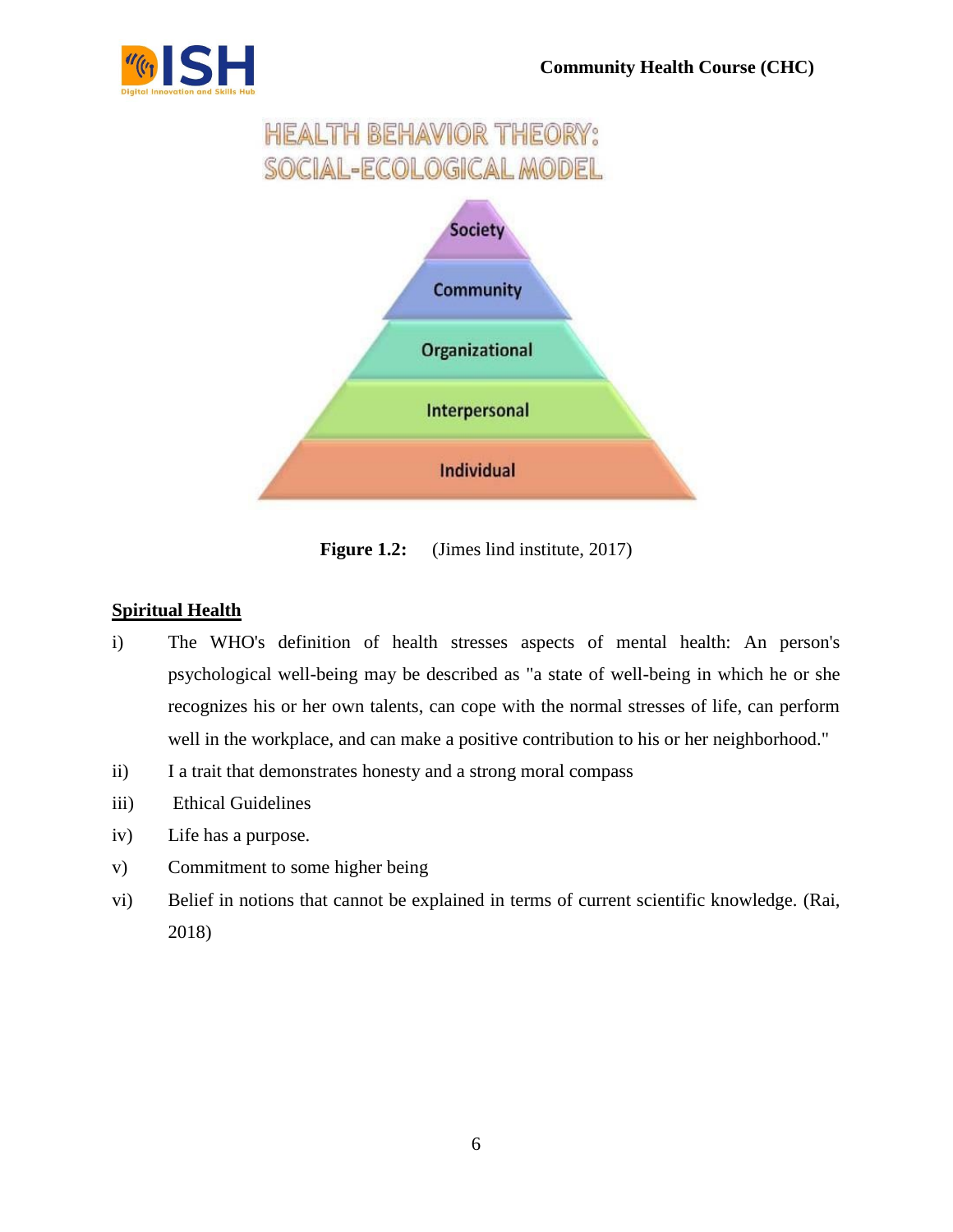

#### **Emotional Health**

More and more study has made it evident that the emotional and mental aspects were previously intertwined. Emotional well-being is defined as "feeling," while mental well-being is described as "knowing."." **(Rai, 2018)**

## **1.1.5 Modern Philosophy of Health**

- Being healthy is a fundamental human right It has been said that the right to live is a primary human right, also the right to be healthy is a fundamental human right.
- Sound health is essential to enjoy a comfortable life. It improves the quality of people's lives.
- Good health affects all areas of life. A sick man cannot carry out his duties properly.
- The health of a society or nation affects development.
- Good health is necessary for an individual, a nation to face their responsibilities. Also at international level, good health is necessary for the world to function properly. COVID-19 is a great example.
- When an individual maintains his/her health, it is a great contribution to the progress of a society.
- Globally, good health is an aspiration.
- **. (Rai, 2018)**

#### **Health Behavior Theory**

It is through the lens of Health Behavior Theory that we can better understand why individuals behave in specific ways when it comes to their health. Personality, economics, ethnography, and marketing are just a few of the many disciplines that have been used to develop health behavior ideas. A framework for health-related behavior change activities may be derived from these concepts.A framework for health-related behavior change activities may be derived from these concepts. (Jimes lind institute, 2017)

#### **Social-Ecological Model**

In order to encourage long-term, healthy lifestyle choices such as diet, smoking, and physical activity, this strategy reminds individuals to examine all levels of effect that may be addressed. (Jimes lind institute, 2017)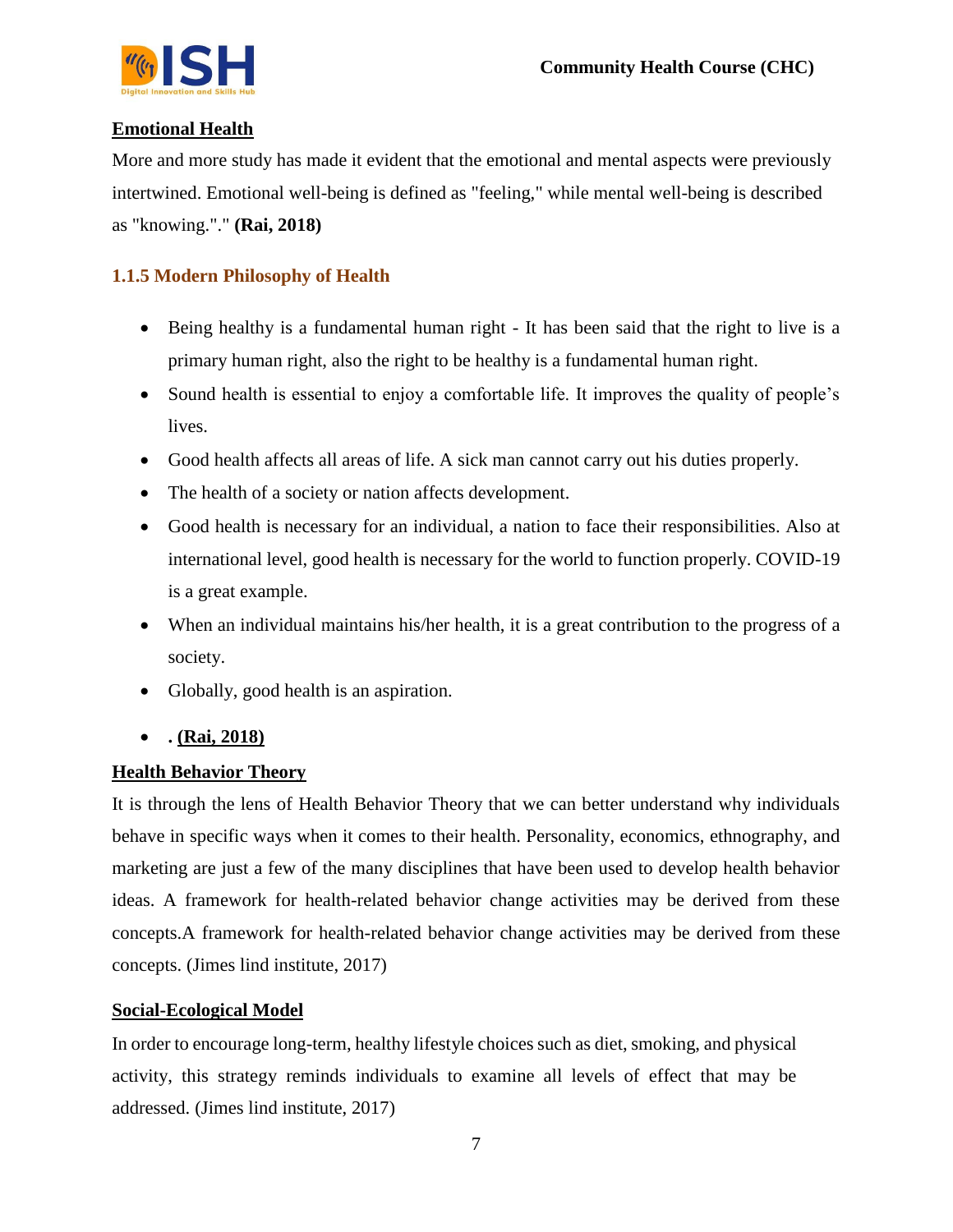

## **Individuals**

- Changes in food, smoking, and physical activity habits are the first steps in treating chronic disease.
- **Interpersonal Groups**
- It might be a family gathering, a reading club, or a bicycle club. Healthy eating, physical exercise, and lifestyle choices may be made easier for people in small groups because they have access to the information and encouragement they need from their peers. (Jimes lind institute, 2017)
- **Organizations**
- Organizations include schools, workplaces, churches, football teams, and volunteer groups. Healthy diet, smoking cessation, or physical exercise may be encouraged by changes in organizational policy and the environment, as well as health information. (Jimes lind institute, 2017).
- **Communities**
- There are many similarities between communities and corporations. Healthy food, cigarette public areas, and physical exercise are just a few of the things that may be improved by changes to the environment and regulations. Citizens, clubs, and organizations may work together to improve healthy eating and physical activity by making changes to zoning restrictions, upgrading parks and leisure facilities, and finding means to distribute free or low-cost fruits and vegetables. (Jimes lind institute, 2017)
- **Society**

People, institutions, and organizations all have a role in creating a healthy culture in this wide-ranging field. Laws on diet, smoking, and physical activity, statewide school rules, television advertisements, and alliances with companies and industry are all part of a holistic strategy to reducing chronic disease on a big scale. (Jimes lind institute, 2017)

## **1.1.6 Health Indicators**

**Definition:** These are quantitative characteristics of a population that may be used to describe people's health (Jimes lind institute, 2017)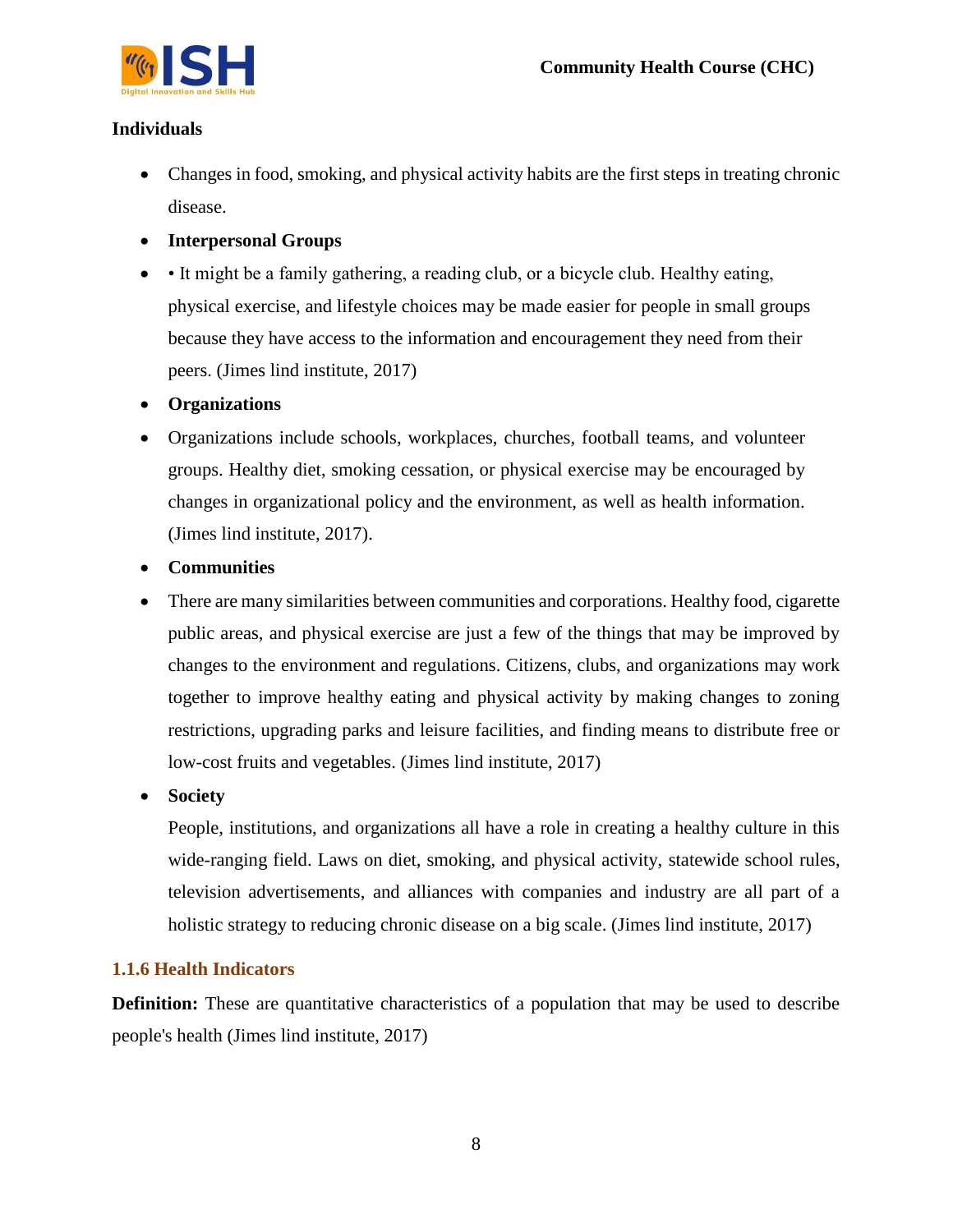

### **Common Health Indicator**

The following are the most prevalent health indicators are birth and death related ones: Here are several examples:

- 1. The average life span
- 2. Premature death is another concern.
- 3. 3. Death rates based on the age of the population
- 4.
- 5. The death of a particular cause
- 6. Births till the age of ten
- 7. 6. Premature infants.
- 8. Prenatal treatment that is enough
- 9. 8. The social traits of a parent's family members (Jimes lind institute, 2017)

**HEALTH INDICATORS** 



**Figure 1.3:** (Jimes lind institute, 2017)

Key health indicators are as follows: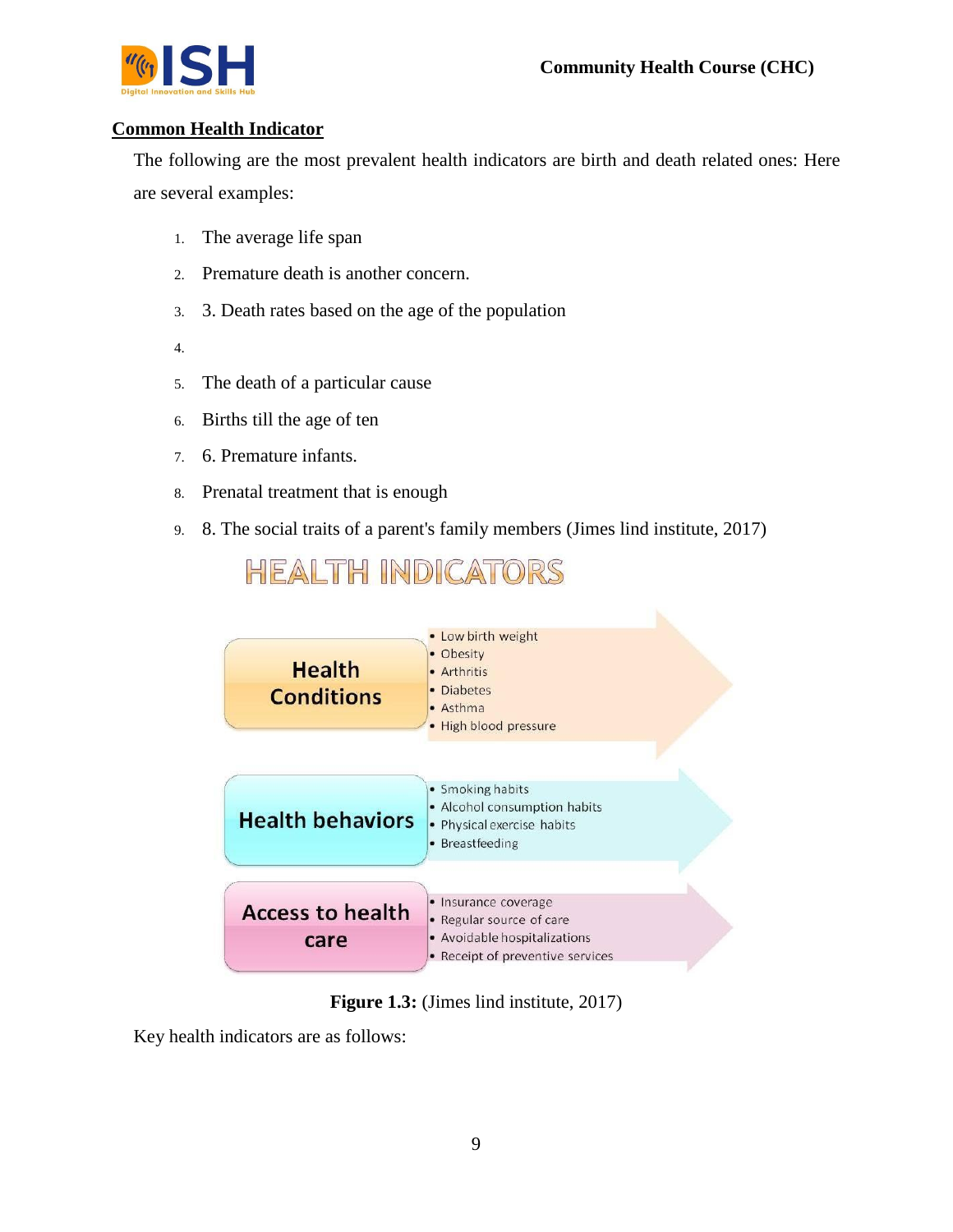

## **Health Conditions:**

- Obesity at birth
- osteoarthritis and rheumatoid arthritis.
- 3. A hypertension (Jimes lind institute, 2017)

## **Health behaviours**

- 1. Tobacco use habits
- 2. 2. Drinking
- 3. Consumption patterns are a third factor.
- 4. 4. A healthy diet and regular physical activity
- 5. Feeding breast milk.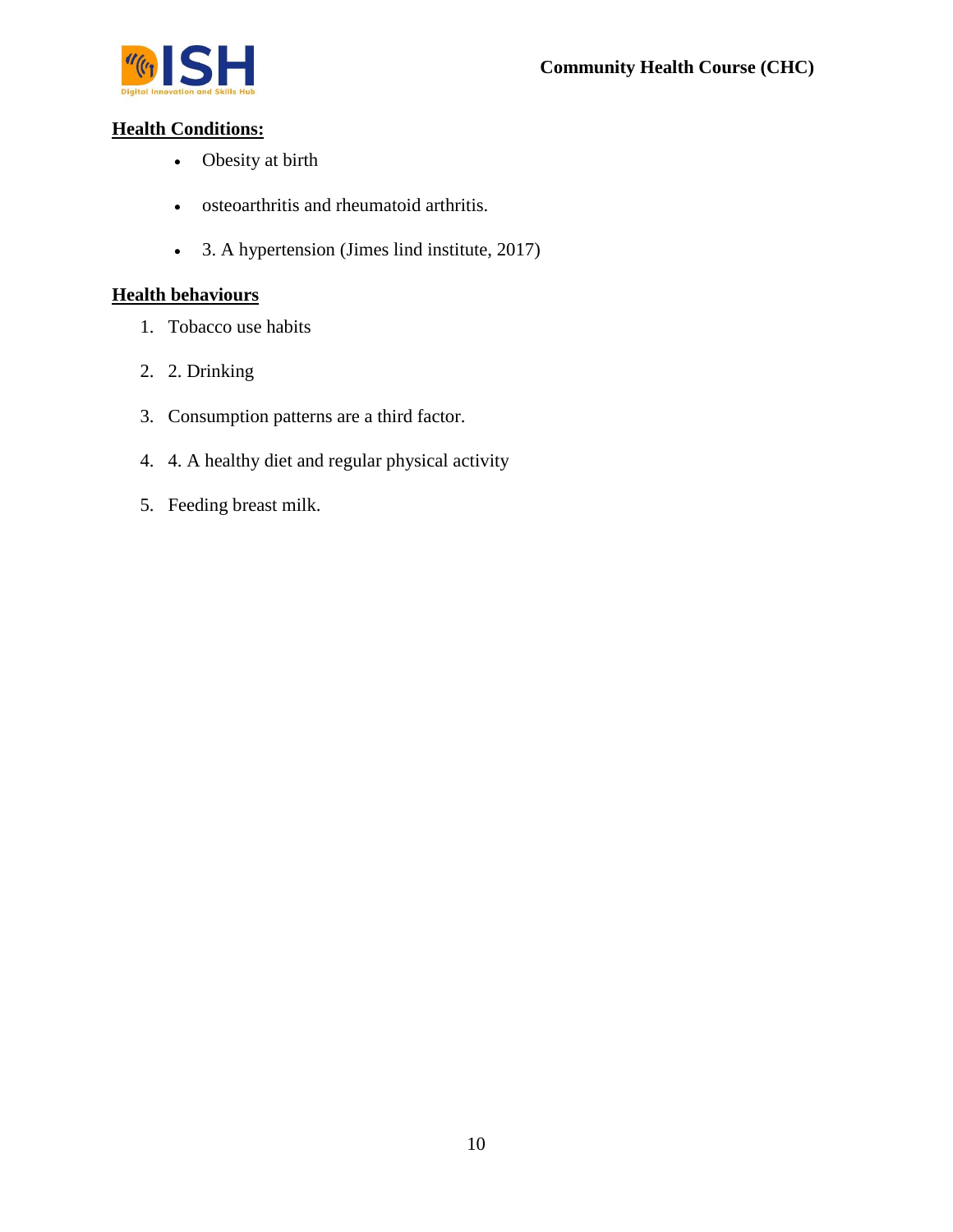

#### **Access to health care**

- $\checkmark$  policy of insurance
- $\checkmark$  Consistent source of support
- $\checkmark$  Hospitalizations that might be avoided.
- $\checkmark$  Preventive treatments are also provided
- .**1.1.7 Health System Performance Indicators**

# HEALTH SYSTEM PERFORMANCE INDICATORS

| Cost                                                                                                                                                                                                                                          | <b>Quality of care</b>                                                                                                              |
|-----------------------------------------------------------------------------------------------------------------------------------------------------------------------------------------------------------------------------------------------|-------------------------------------------------------------------------------------------------------------------------------------|
| • Total health<br>expenditures<br>• Health as share of Gross<br>Domestic Product (GDP)<br>• Prescription drug costs<br>• Payments to hospitals,<br>facilities<br>• Comparisons of<br>resources used per<br>patient between<br>hospitals/areas | • Effective care - receipt<br>of recommended<br>screenings, treatment,<br>readmission rates.<br>• Patient Safety – medical<br>error |

**Figure 1.4** (Jimes lind institute, 2017)

#### **Cost**

- Total health expenditures
- health care spending as a proportion of GDP (GDP) Prescription medication costs
- Payments are made to hospitals and other medical institutions. Resources spent on each patient in different hospitals/areas may be compared.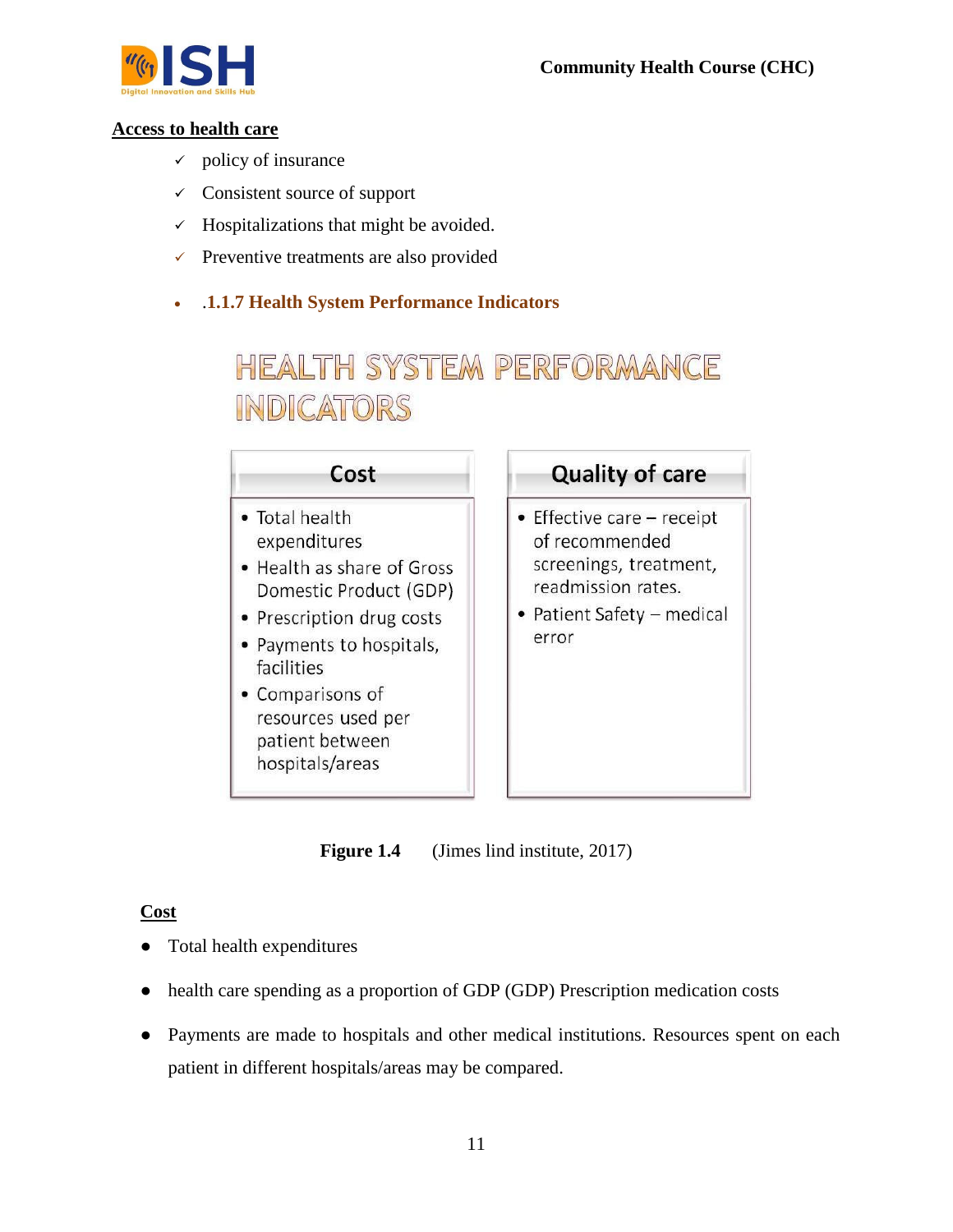

### ● **The standard of care**

- Screenings, therapy, and readmission rates are all factors that contribute to high-quality care.
- Health care quality and safety preventable medical mistakes

## **1.1.8 Health Indicator Terms**

#### **Health Indicator Terms**

#### **Health Indicator Terms**

**Mortality Rate** – this is the number of people that died in a particular area or region within a specific time frame. It can be measured per 1,000 or per 100,000. For instance, if the population of a region in Sudan is 500,000, and 1200 died in 2019. The mortality rate is for this region is 240 deaths for every 100,000. Also, if the population of a small village in Somalia with a population of 5,000 people, recorded 135 deaths in 2020, the mortality rate will be 27 per 1,000 people.

**Morbidity Rate** – when someone has a sickness or disease, it is called morbidity. Therefore, morbidity rate is used to measure the rate a particular sickness/disease affect people within a given place, and time. It can be calculated for people within a particular age range, eg., 45-55 years. When a sickness or disease is for a short period, it is *acute*. Sickness or diseases that stay for longer times can be referred to as *chronic*.

**Incidence Rate** – incidence rate is related to morbidity rate. It is referred to as the rate at which a new sickness, illness spreads within a particular region. For instance, during the outbreak of COVID-19, the incidence rates were published by health authorities for different areas. If a province in Sudan has a population of 400,000, and a total COVID-19 case of 110, the incidence rate is 27.5 cases per 100,000.

**Prevalence Rate** – this is also related to morbidity rate. The difference from incidence rate is that it calculates both fresh and existing diseases in a particular area.

**Definition:** Disease is a state in which the body's normal physiological functions are impaired, whether throughout or just in a single portion.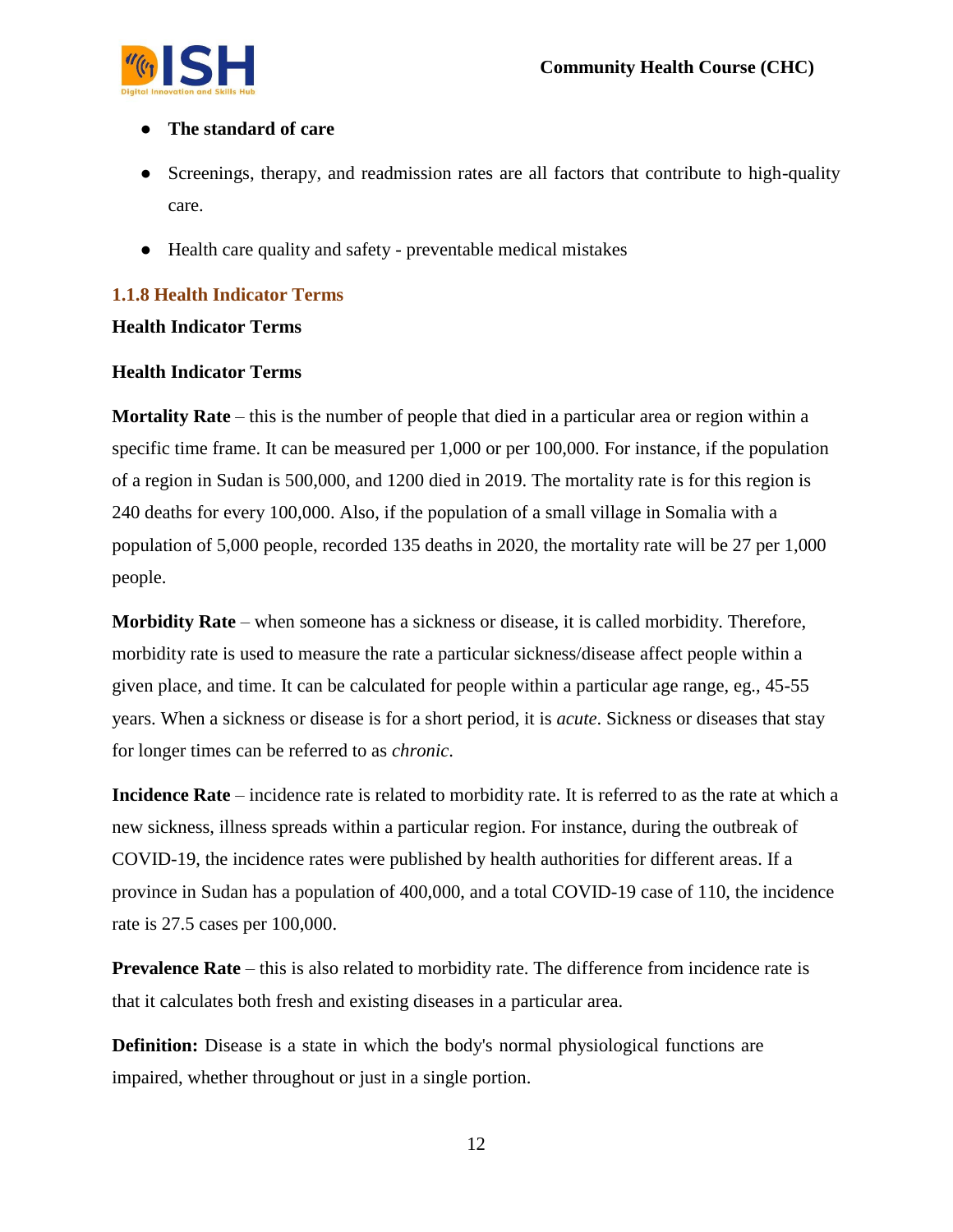

Because of the connection between illnesses and societal conceptions of normality and abnormality, the concept of sickness suffers. As a general rule, illness is used to describe something that deviates from the accepted "standard," which is accompanied by negative connotations such as strangeness, repugnance or viciousness, sickness, derangement or disorder. (Jimes lind institute, 2017)



**Figure 1.6** (Jimes lind institute, 2017)

Infectious diseases: Pathogenic biological agents can infect, present, and increase in a single host organism, resulting in clinically apparent disorders. Some of the more dangerous infections are classified as pathogens because of their ability to infect other organisms. (Jimes lind institute, 2017)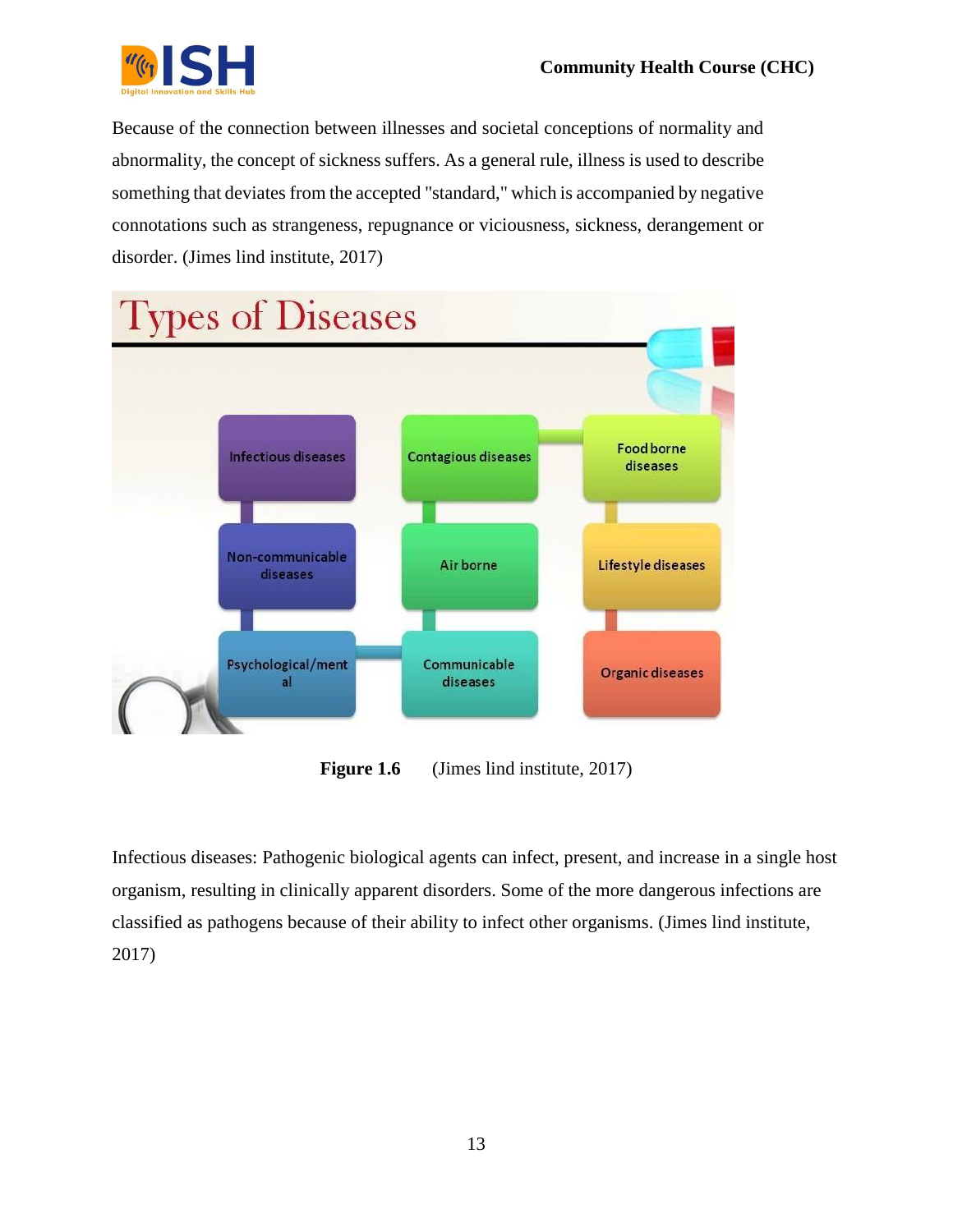#### **Contagious diseases:**

Infected people, their secretions, or things touched by them can spread these illnesses quickly and readily through personal contact. Take tuberculosis as an example. **(Jimes lind institute,** 

#### **2017)**

#### **Food borne diseases:**

Pathogenic bacteria, toxins, viruses, prions, and parasites are all transmitted through contaminated food.

#### **Communicable diseases:**,

commonly referred to as infectious illnesses or transmissible diseases. Viruses, bacteria, fungus, protozoa, multicellular parasites, and abnormal proteins are known as prions, are examples of disease-causing biologic agents. These biological agents get passed around through direct physical contact with an infected person, eating contaminated food or drinking contaminated drinks. Another way is through inanimate objects that are toxic or contaminated or bitten by an infected insect. Another way is through airborne transmission (inhalation).

#### **Non-communicable diseases:**

Chronic disorders with a long incubation period and a gradual course might cause death more quickly, such as certain kinds of an abrupt cerebral haemorrhage. Many malignancies, heart disease, autoimmune illnesses, kidney disease, diabetes, asthma, and osteoarthritis are among the many conditions that can be found.

#### **Lifestyle diseases**

Unhealthy diets like refined carbohydrates, trans fats, and alcohol tend to increase illness incidence as countries become more industrialized and people live longer. (Jimes lind institute, 2017)

#### **Mental disorders:**

Anxiety, behavioral dysregulation, and cognitive dysfunction may all be alleviated by using it. There are several mental illnesses, including major depressive disorder and generalized anxiety disorder. (Jimes lind institute, 2017)

#### **Organic disease:**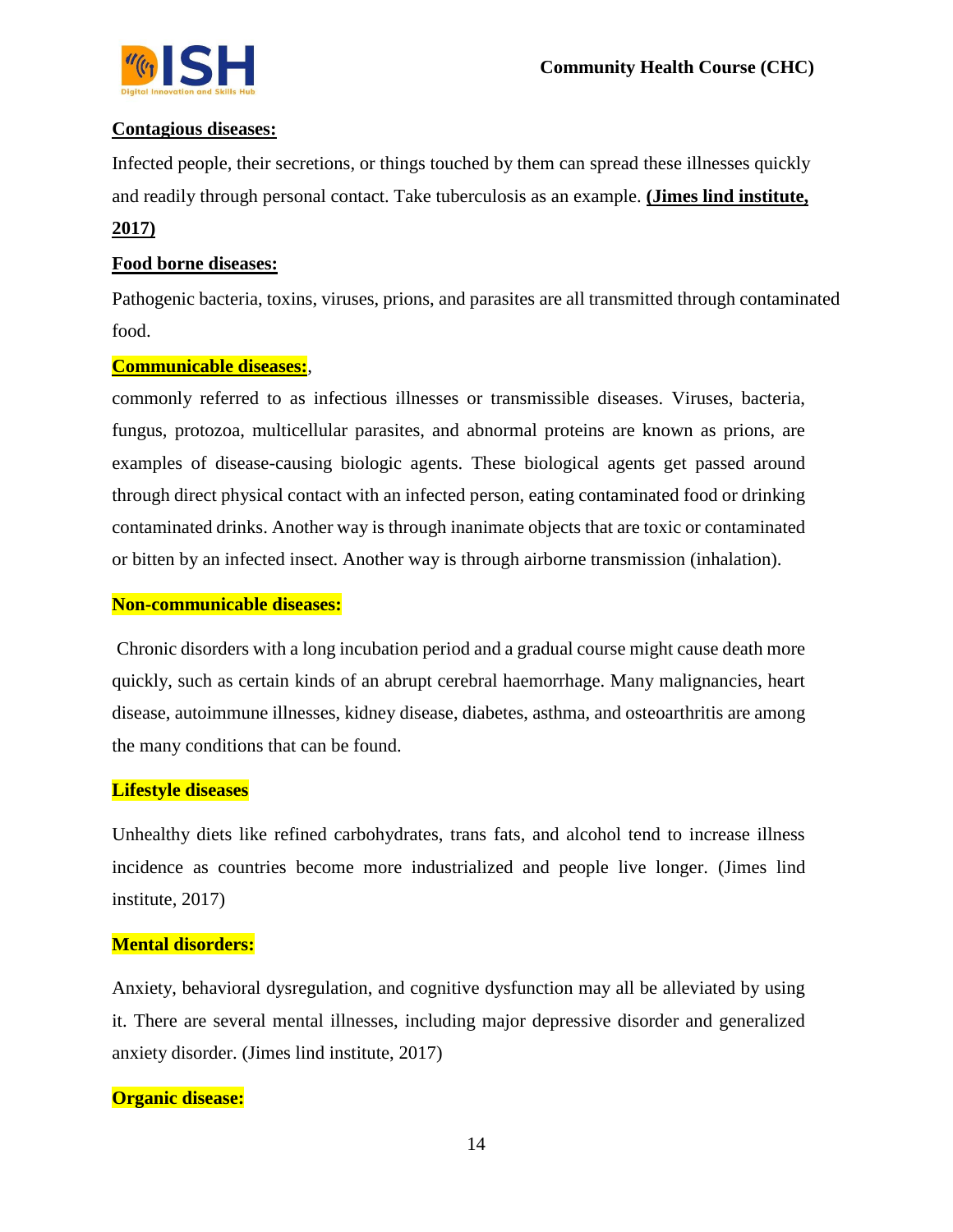

a tissue or organ in the body experiences an organic alteration that results in the symptom. In some instances, infections are not included in the definition of the word. It's frequently used as an antithesis to mental illness. If the alterations to the body's physical structures or functions cause emotional or behavioural issues, they are included. (Jimes lind institute, 2017)

according to the cause and time of the disease it categorized as following:

- ❖ Acute (short term\_ chrnic (long term diseases)
- ❖ Non-infectious and infectious diseases
- ❖ Acquired and Hereditary
- ❖ Secondary and primary
- ❖ Different systems of the body (Jimes lind institute, 2017)

#### **Disease stages.**



**Figure 1.7:** (Jimes lind institute, 2017)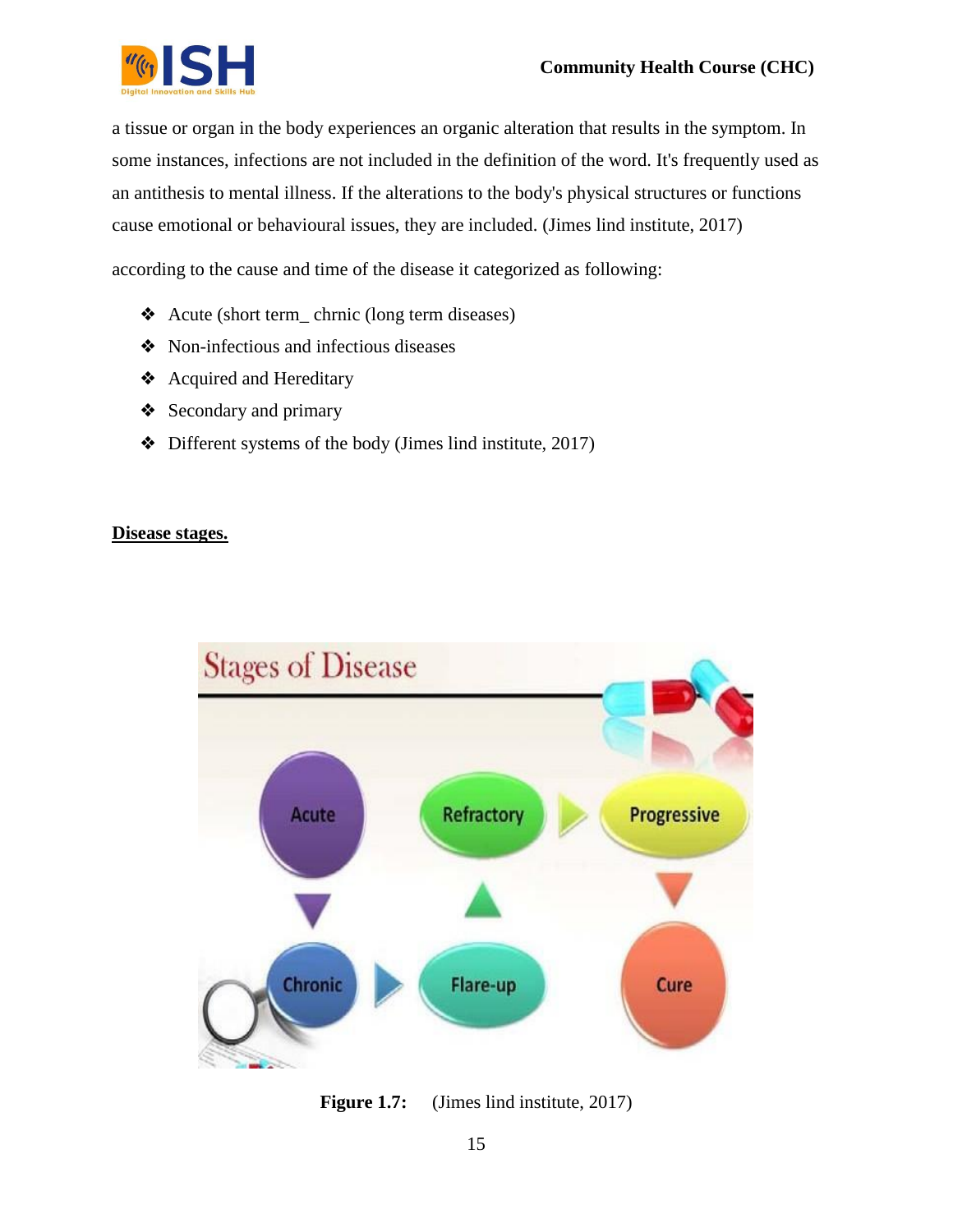

- **Acute disease:** It's an illness that doesn't last long. The cold was an ex-girlfriend.
- **Chronic disease:** For the most part, it lasts for an extended period, up to six months. Patients with recurrence may be in remission for extended periods.
- **Flare-up:** Either the symptoms have returned, or new, more severe symptoms have appeared.
- **Refractory disease:** This stage is challenging to treat, especially if the patient has resisted therapy for a longer time than expected for the patient's condition.
- **Progressive disease** Death, serious illness, or organ failure are all possible outcomes at this point. Static illness, on the other hand, is a long-term medical condition that neither improves nor worsens with time..
- **Cure**: It end-of-life or therapy for example extremely possible to end-of-life whereas decrease means that symptoms have gone away, potentially for a short time. Complete remission is the best case scenario in the case of incurable illnesses. (Jimes lind institute, 2017)
- **Endemic:** A disease that is endemic means it always exists in that area. Dengue fever, for example, is widespread throughout Africa.

**Epidemic=**To say a disease has risen to epidemic levels suggests that the sickness has affected a huge portion of the population and is swiftly spreading throughout. The flu epidemic is raging across Hong Kong, for instance.

Pandemic: There is a pandemic if the disease spreads to a large number of individuals across a vast area, like the entire world. A well-known illustration is the AIDS epidemic. (Jimes lind institute, 2017)

#### **Disease Prevention**

When you know how an infectious disease spreads, you may take steps to reduce your chance of becoming infected. Implementing healthy habits can support you live longer and feel better. Preventing illnesses can be accomplished in several ways.

- A current immunization record
- A healthy lifestyle, especially frequent hand washing,
- a healthy diet, and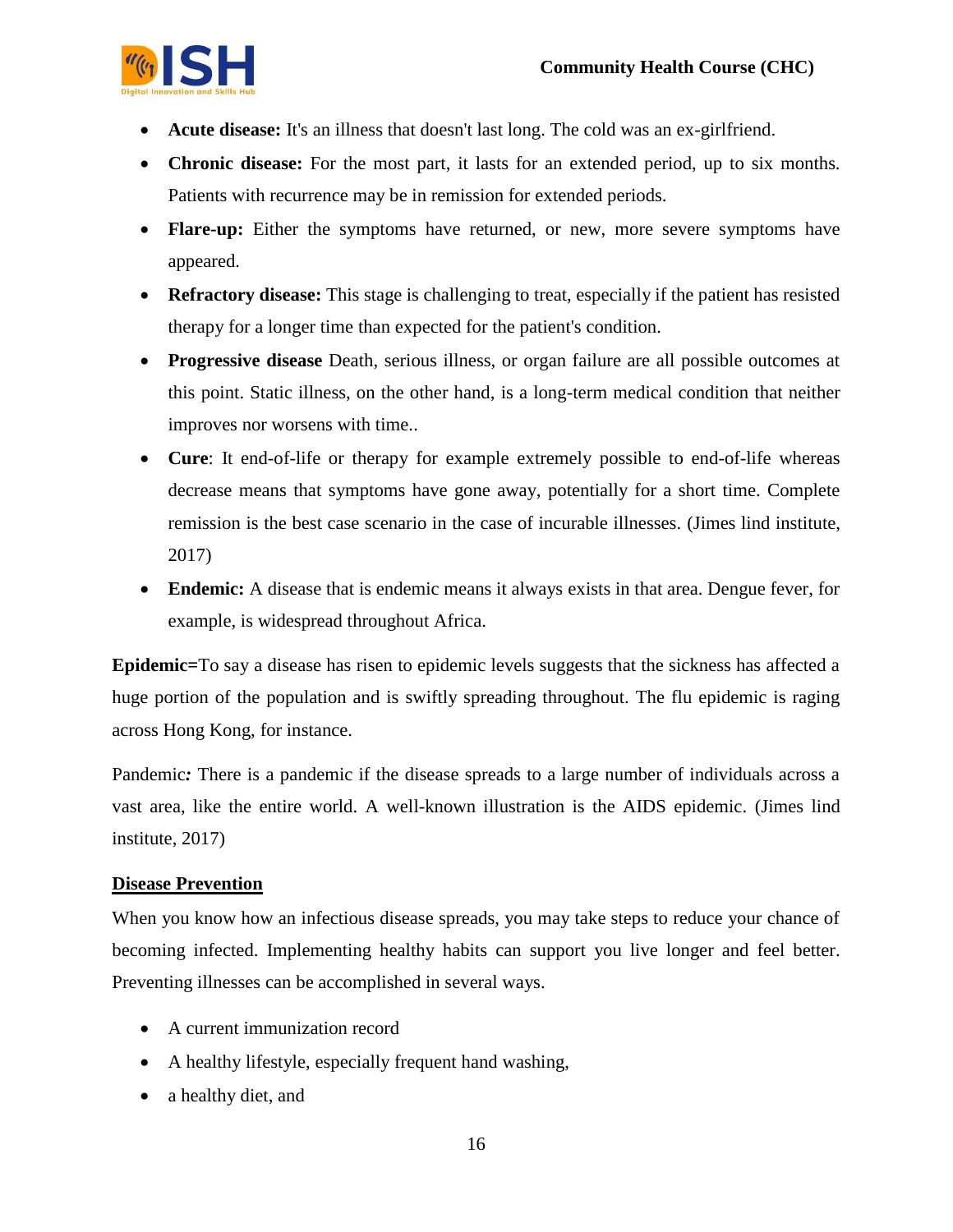

- the use of antibiotics exactly as prescribed are all important,
- seeing your doctor on time.
- As a general rule, you should take care while dealing with animals you are unfamiliar with, both wild and domestic.
- Insect-infested regions should be avoided and your surroundings kept clean.. (Jimes lind institute, 2017)

## **1.2 Healthcare in poor and rich countries**

#### **Definition:**

" The medical and allied health professionals' services are used to prevent, treat, and manage sickness, as well as to maintain mental and physical wellbeing."

As a basic human right, health care should be provided to everyone, and obtaining the greatest possible level of well-being should be the primary goal of society. (Institut James Lind, 2017)

In the words of the World Health Organization, "health" is defined as more than only the absence of disease or disability.?" It is a critical aspect in defining a country's "human development index," and hence investing in the health sector is a substantial social investment tied to social objectives. We discovered that advanced nations that had previously invested in healthcare systems are now achieving superior results in health-related metrics.

#### 1.2.1 **Developing Countries:**

States with average incomes that are lower than those of highly industrialized countries are transitioning to economic growth. Considering healthcare, literacies and the average income of the population, they lag well behind developed countries. All countries that are not deemed developed are classified as developing countries. They've also been referred to as developing countries. Least Developed Countries (LDCs)" is a term used to characterize the world's poorest countries. (Jimes lind institute, 2017)

**Poor countries:** An average three-year GNI per capita estimate of less than \$750 is required for admission, whereas an estimate of more than \$900 is required for graduation

**A composite Human Assets Index (HAI) based on indications of human resource deficit is used as criteria**: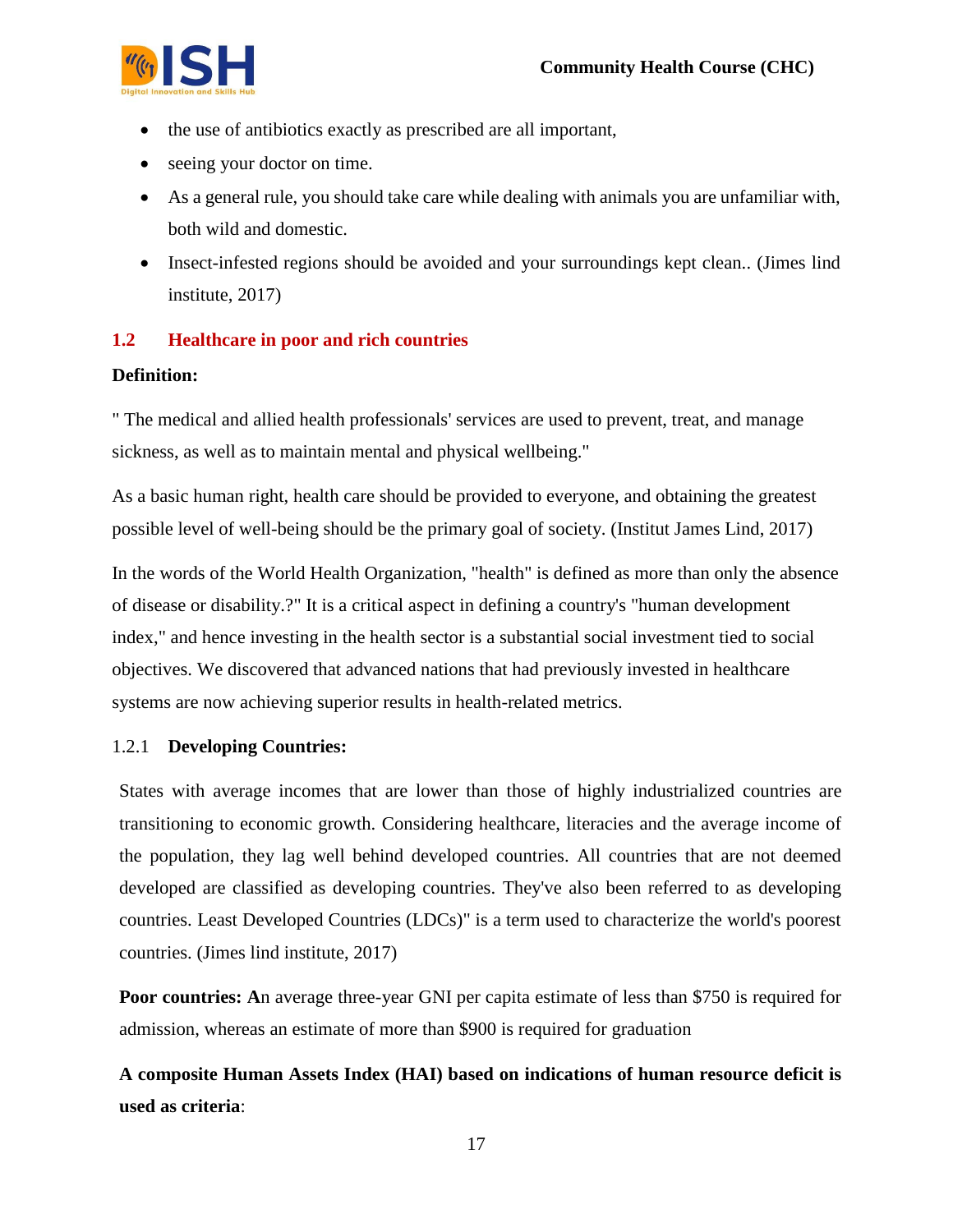

- 1. Balanced diet (Nutrition\_
- 2. Wellbeing and health.
- 3. Teach and Educational system.
- **4.** Literacy level and adult education.

Non-traditional activities' contribution to GDP (including manufacturing and contemporary services) including manufactured exports concentrations and the disadvantage of economic smallness are considered economic vulnerabilities. Uncertainty about future revenue. **(Jimes lind** 

#### **institute, 2017)**

#### **1.2.1 Structure of Health Services**

Health services can broadly be classified as:

- First entrance as Primary health care
- ❖ Second level secondary health care.
- Advanced and Tertiary health care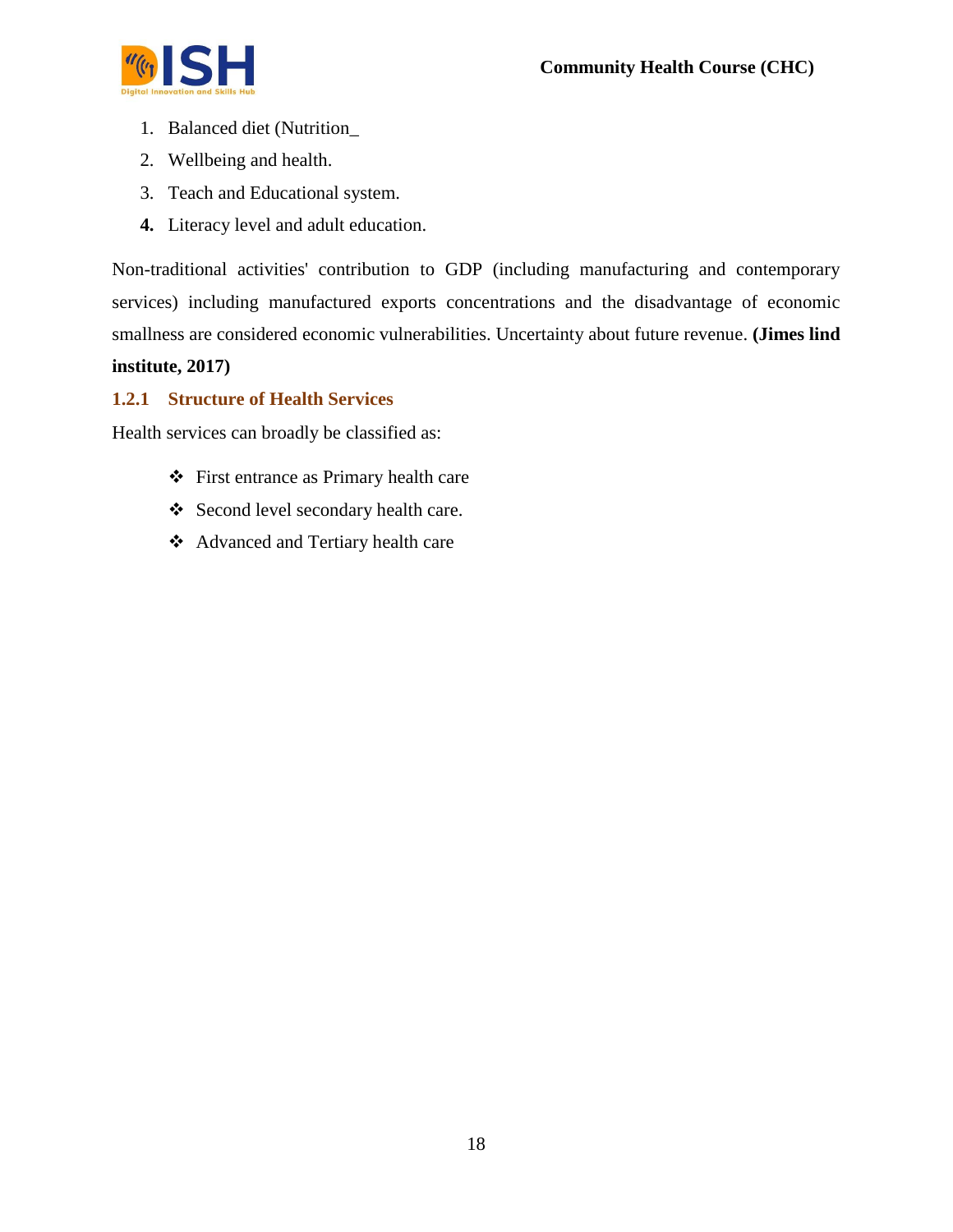

#### **Primary health care**

Indicators of instability used to determine economic vulnerability When a patient initially seeks medical attention, they are most likely to go to primary care. Doctors, dentists, pharmacists, midwives, and others in the United States provide primary health care. Early identification and treatment in a primary care system saves money by reducing the need for costly hospitalization. Since it's the nature of primary care to communicate with patients, build personal ties, and go out

into the society to encourage good health and preventative tactics, it's no surprise that primary care incorporates all of these things. As a result, it's frequently a wise investment. **(Jimes lind institute,** 

#### **2017)**

#### **Secondary health care**

When a primary care practitioner, such as a doctor, advises a patient visit a specialist, this is the norm in most countries.

When it comes to interaction with patients, secondary care physicians don't have the same level of continuity as primary care doctors. **(Jimes lind institute, 2017)**

#### **Tertiary health care**

Because it's such an incredibly specialized treatment, patients are typically hospitalized while receiving it.

#### **1.3 Primary Health Care (PHC).**

Based on practical, scientifically sound and socially acceptable approaches and technology it is defined as a crucial part of health treatment. (world health organization, 2018)

Individuals and families in the community should have access to it thanks to their active participation. As long as the community and country can afford it, it will be made accessible to them so that they may remain self-reliant and self-determined.

In nations that the WHO classifies as "developing," two thirds of the world's 6 billion people reside, and over half of that population lacks access to even the most basic primary healthcare. To put it another way, the average life expectancy in undeveloped countries is roughly 52 years, compared to 80-82.5 years in the world's most industrialized nations." (world health organization, 2018)

People, households, and communities primarily engage with the national health system via primary health care, which provides medical services as close to people's homes and places of work as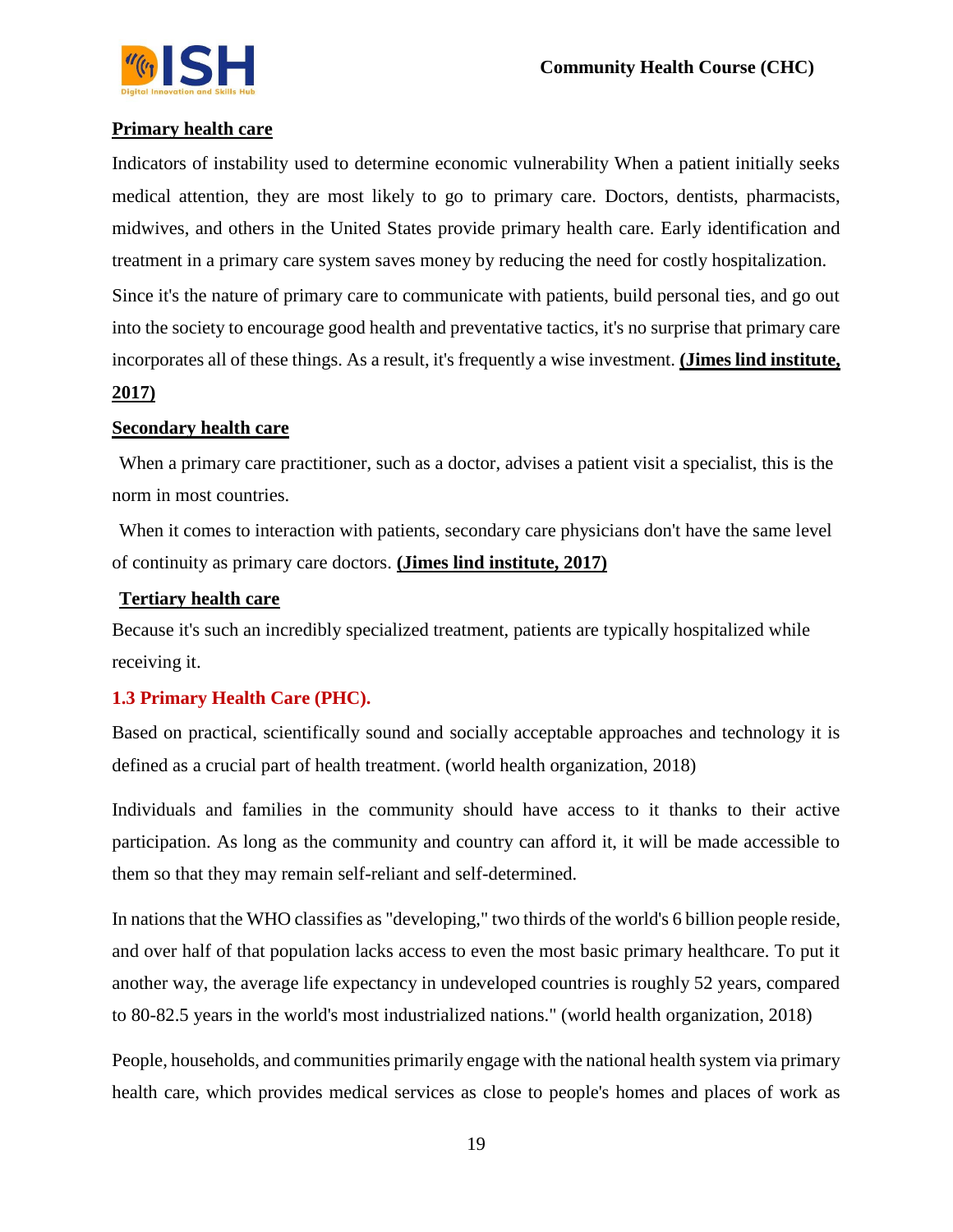

possible. It is the first step in long-term health care, and the rest of the health care system should support it unwaveringly. You'll need it for the following reasons:: (world health organization, 2018)

- 1. Health-related discussions in the community.
- 2. Referral and emergency cases are included under this category.
- 3. Supportive supervision and assistance are essential for a positive learning environment.
- 4. Supplies and assistance with logistics

## **1.3.1 Supportive Activities Required For the Success of Primary Health Care**

In order for primary health care to succeed, the WHO has emphasized the following support activities:

- $\checkmark$  Involvement and engagement in the community.
- $\checkmark$  Collaboration between suctions.
- $\checkmark$  Support for successful referrals.
- Establishment of funding sources and their mobilization **(world health organization, 2018)**

#### **1.3.2 Involvement of managerial processes.**

- The development of the health personnel.
- Research into associated with healthcare services.
- The evolution of technology and its usage.

#### **1.3.3 Essential Components of Primary Health Care**

Health care must include at least the following components according to the Alma Ata Declaration.

#### **These elements include:**

- 1. Educating the public about common health issues and how to prevent and control such.
- 2. Food security and nutrition should be prioritized as well.
- 3. Inadequate access to clean drinking water and proper sanitation.
- 4. . Family planning and maternal, child, and family health care.
- 5. Vaccination against the world's most dangerous infectious diseases is the fifth step.
- 6. On a local level, disease prevention and control
- 7. Common diseases and injuries may be diagnosed and treated correctly.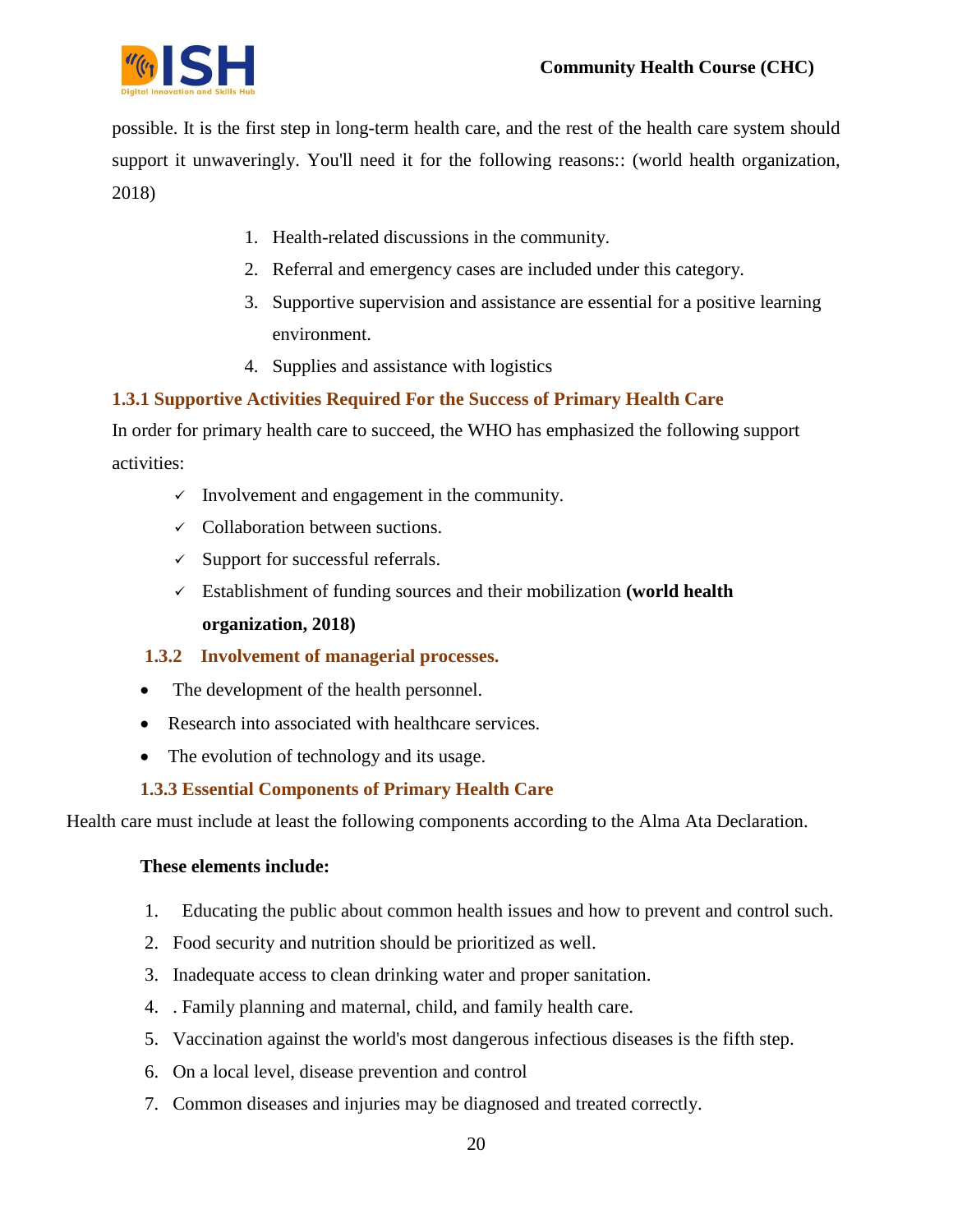

8. The availability of life-saving medicines. (World health organization, 1978)

#### **1.4 The Health System**

What do we mean with a health system?

- 1. A system is a set of interacting or interdependent components forming an integrated whole
- 2. Systems are often characterized in these ways:
- 3. A system has structure, its component elements are one or another related in a structure;
- 4. A system has behaviour, its process elements fulfil its purpose;
- 5. A Structured and/or behavioral linkages connect the parts of a system's components.

Healthcare system includes all entities whose major goal is to assist in the improvement of health.

This encompasses both efforts to alter health-related factors and behaviors aimed at improving one's own health directly. (Jimes lind institute, 2017) (Adam, 2012)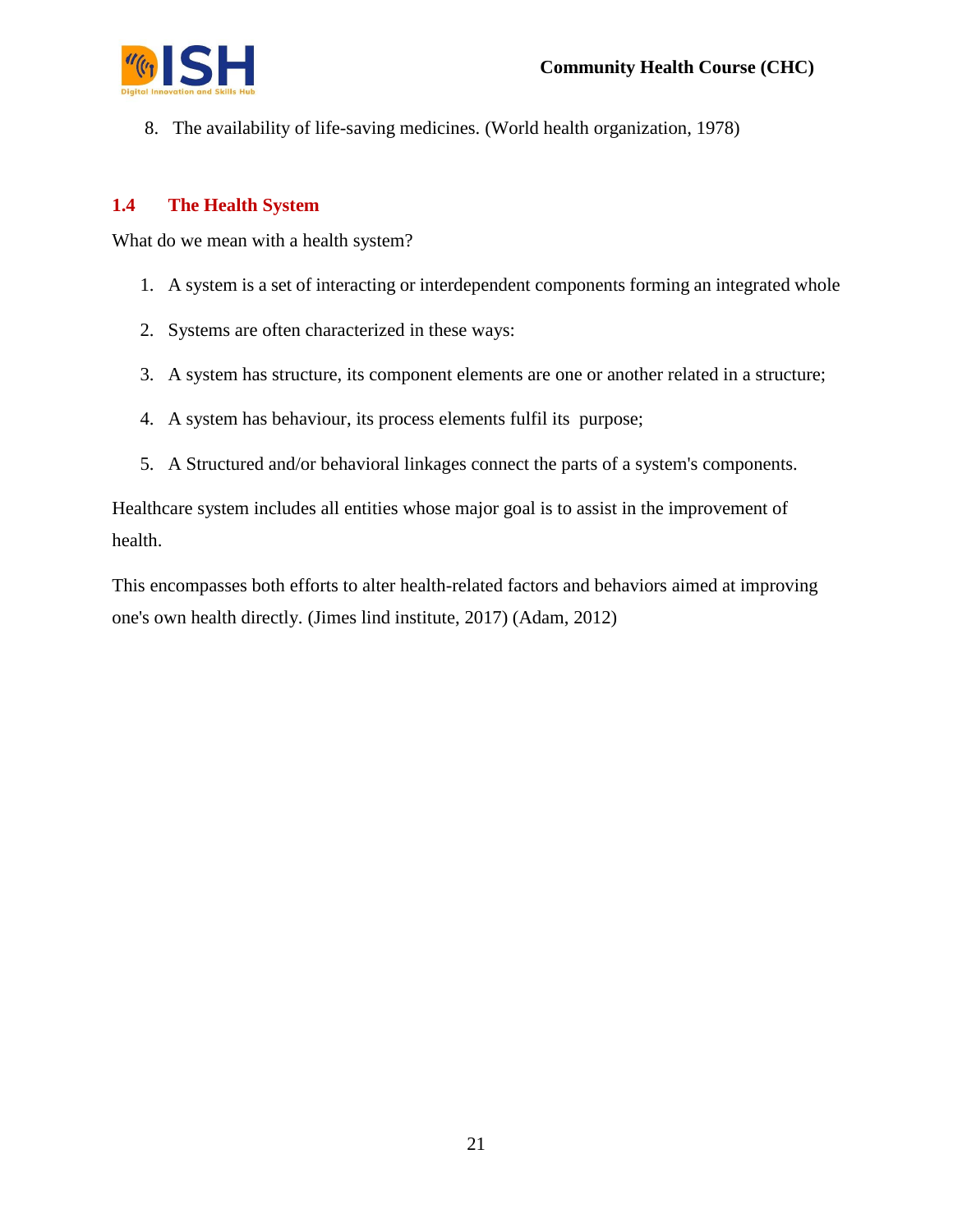

## **1.4.1 Functions of a Health Performance System**



Source: Adapted with permission from WHO (2001).

**Figure 1.10 Health Performance Systems (** (Adam, 2012)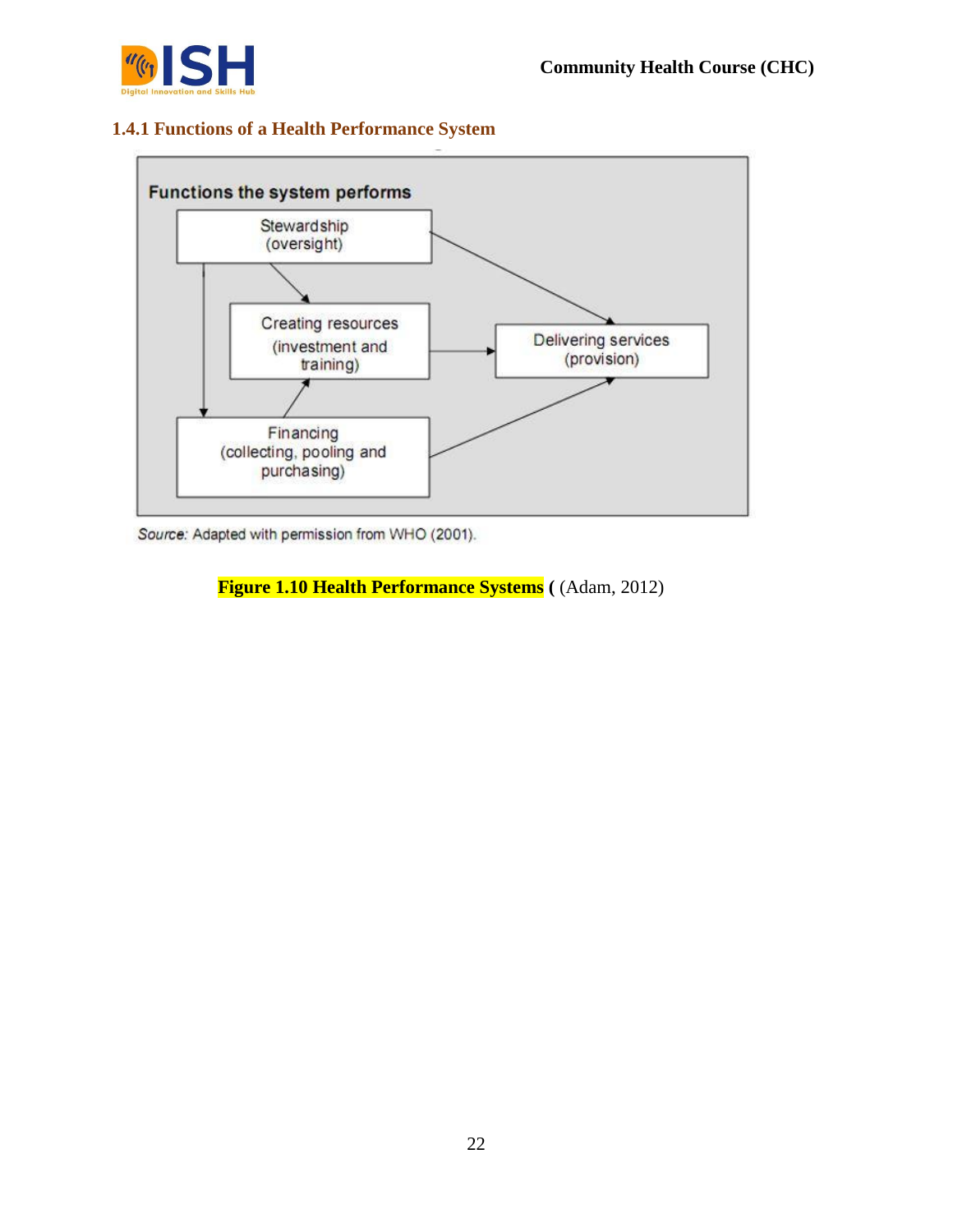

## **1.4.2 Relationship between functions and objectives of a health system**



**Figure 1.11 Connection between functions and goals of a health system (WHO).**  (world health organization, 2010)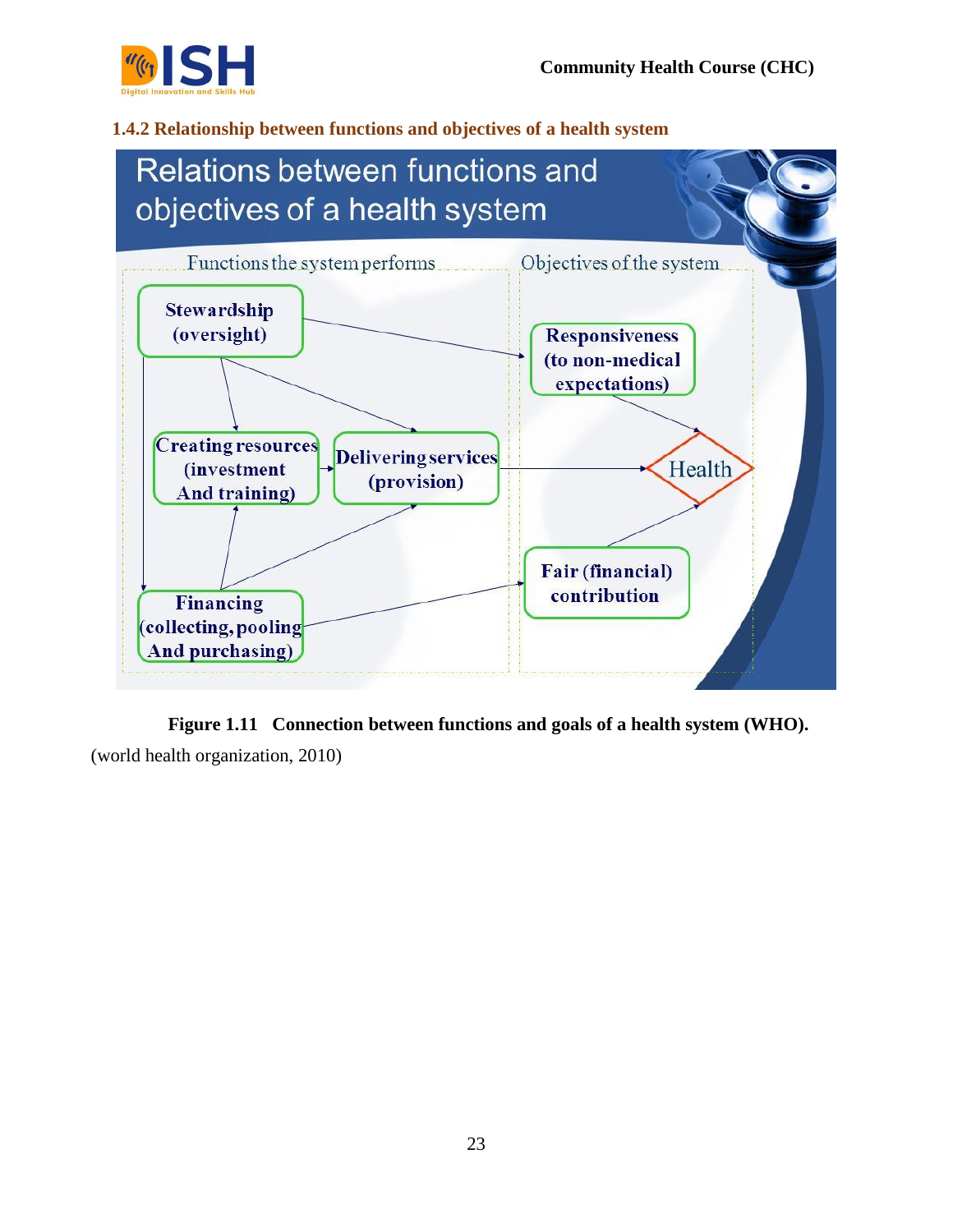

## **1.4.3 building blocks systems Vs general goals/ Outcomes**



**Figure 1.12 building blocks systems Vs general goals/ Outcomes (WHO)** (world health organization, 2010)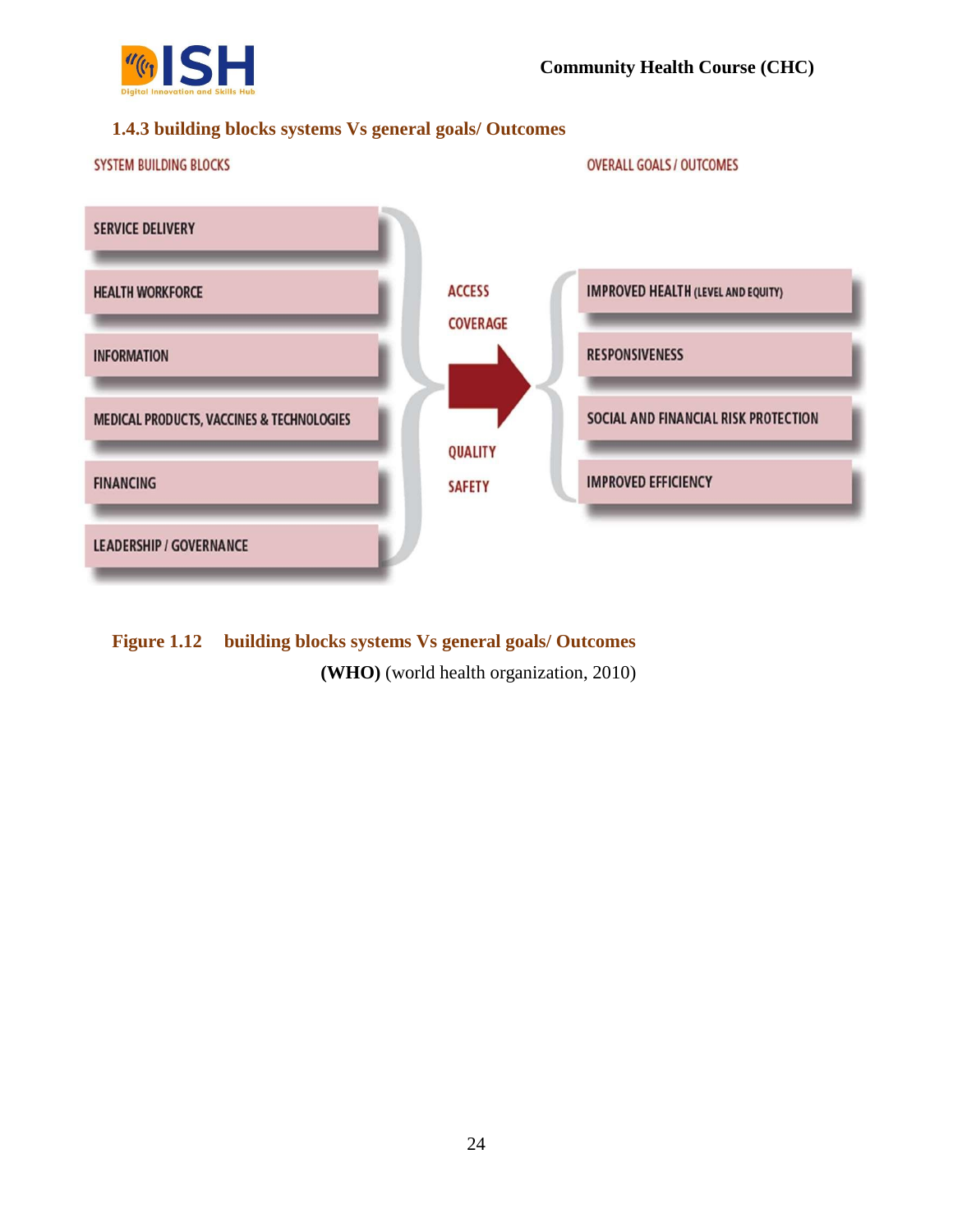

## **1.4.4 Conceptual framework of a health system**



**Figure 1.13: Theoretical framework of a health system (WH0)** (Adam, 2012)

## **The seventh black is (People\_**

It's the responsibility of everyone in society, including individuals, families, and communities, to take responsibility for their own health for example sick person, general community, text pyaers, clients (Adam, 2012)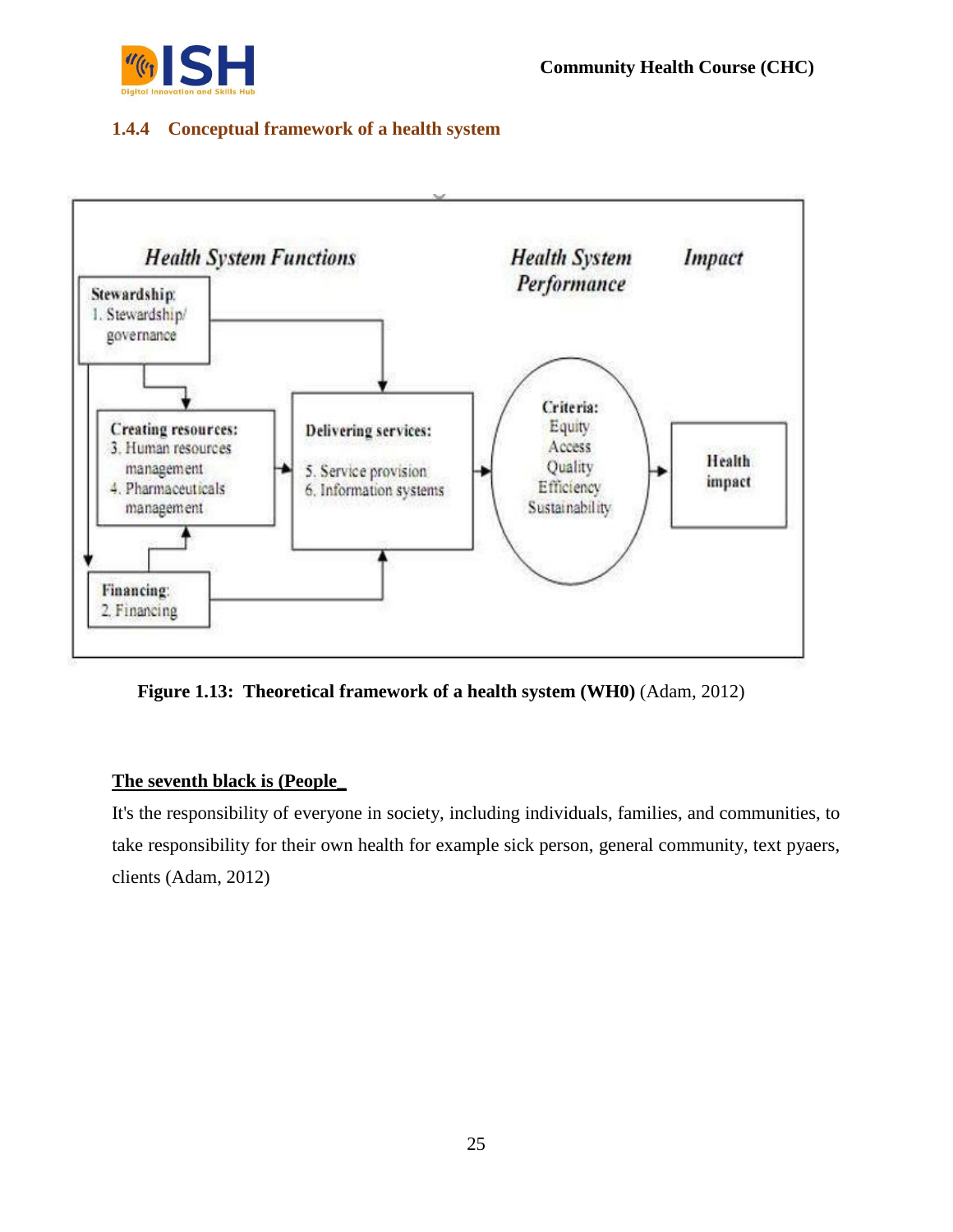

## **The Building Block**



**Figure 1.14 The health system building blocks (WHO)**

## **References**

Adam, d. S. a. T., 2012. *Systems thinking for health systems strengethen..* Geneva: world health organization. .

Jimes lind institute, 2017. *Introduction to public health and health care..* Singaphora : Jimes lind institute.

Rai, F. H., 2018. Concept of the health. . In: *Concept of the health. .* Geneva: Research-Analysis-Innovation/Implementation (RAI) Foundation.

WHO, 1948. *Consitituional of the world health organization..* New York: World health organization.